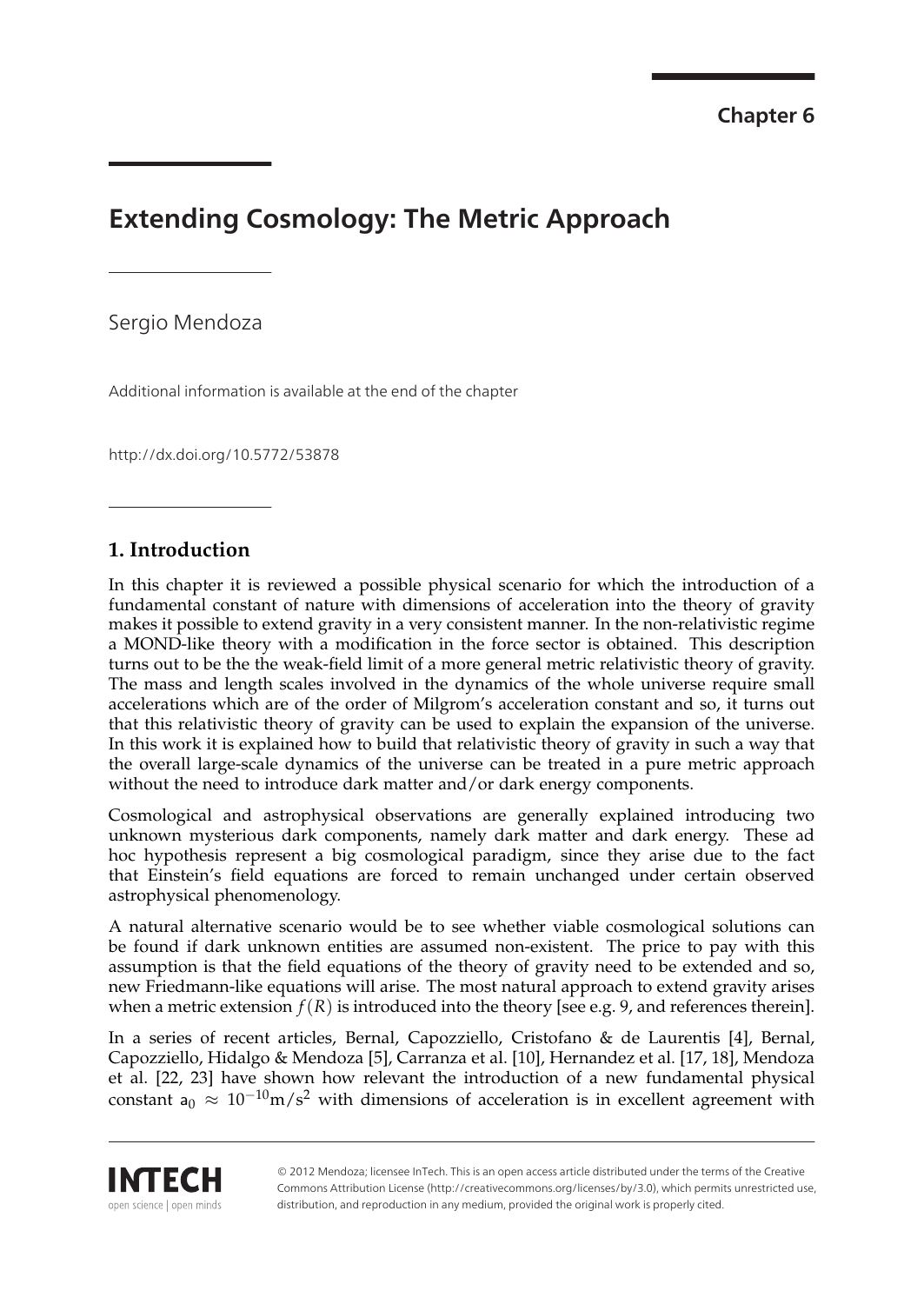different phenomenology at many astrophysical mass and length sizes, from solar-system to extragalactic and cosmological scales. The introduction of the so called Milgrom's acceleration constant  $a_0$  in a description of gravity means that any gravitational field produced by a certain distribution of mass (and hence energy) needs to incorporate the acceleration  $a_0$  together with Newton's gravitational constant *G* and the speed of light  $c$  in the description of gravity.

In section 2 it is shown, through a description of an extended Newtonian gravity scenario, the advantages of working with a modification of gravity dependent on the mass and lengths associated with the dimensions and masses of the sources that generate the gravitational field, and not with the dynamical acceleration they produce on test particles. Section 3 describes how it is possible to build a metric theory of gravity which generalises the extended Newtonian description mentioned in section 2 and section 4 interconnects this extended relativistic description of gravity with a metric description of gravity for which the energy-momentum tensor appears in the gravitational field's action. On section 5 we use the developed theory of gravity for cosmological applications in a dust universe and see how it is a coherent representation of gravity at cosmological scales. Finally on section 6, we discuss the consequences of the developed approach of gravity and some of the future developments of the theory.

### **2. Extended Newtonian gravity**

Milgrom [26, 27, 29] constructed a MOdified Newtonian Dynamics (MOND) theory, based on the introduction of a fundamental constant of nature  $a_0 = 1.2 \times 10^{-10} \text{m s}^{-2}$  in such a way that the acceleration experienced by a test particle on a gravitational field produced by a point mass source *M* is such that:

$$
a = \begin{cases} -\frac{GM}{r^2} & \text{for} & a \gg a_0, \\ -\frac{\sqrt{a_0 GM}}{r}, & \text{for} & a \ll a_0, \end{cases}
$$
(1)

where *r* is the radial distance to the central mass. In other words, for accelerations  $a \gg a$ a<sub>0</sub>, Newtonian gravity is recovered and new MONDian effects are expected to appear for accelerations  $a \le a_0$ . The strong  $a \ll a_0$  MONDian regime means that Kepler's third law is not valid since for a circular orbit about the central mass *M*, the acceleration  $a = v/r$ , where  $v$  is velocity of the test mass, and so  $v = \left( \mathsf{a}_0 G M \right)^{1/4} \propto M^{1/4}$ , which is the Tully-Fisher relation [see e.g. 33] for the case of a spiral galaxy and is the same relation experienced by wide-open binaries [17] and by the tail of the "rotation curve" in globular clusters [15, 16].

In order to interpolate from the strong  $a \gg a_0$  Newtonian regime to the weak  $a \ll a_0$  one, the traditional MONDian approach is to construct a somewhat built-by-hand interpolation function  $\mu(y)$  in such a way that

$$
a\mu(y) = -\frac{GM}{r^2},\tag{2}
$$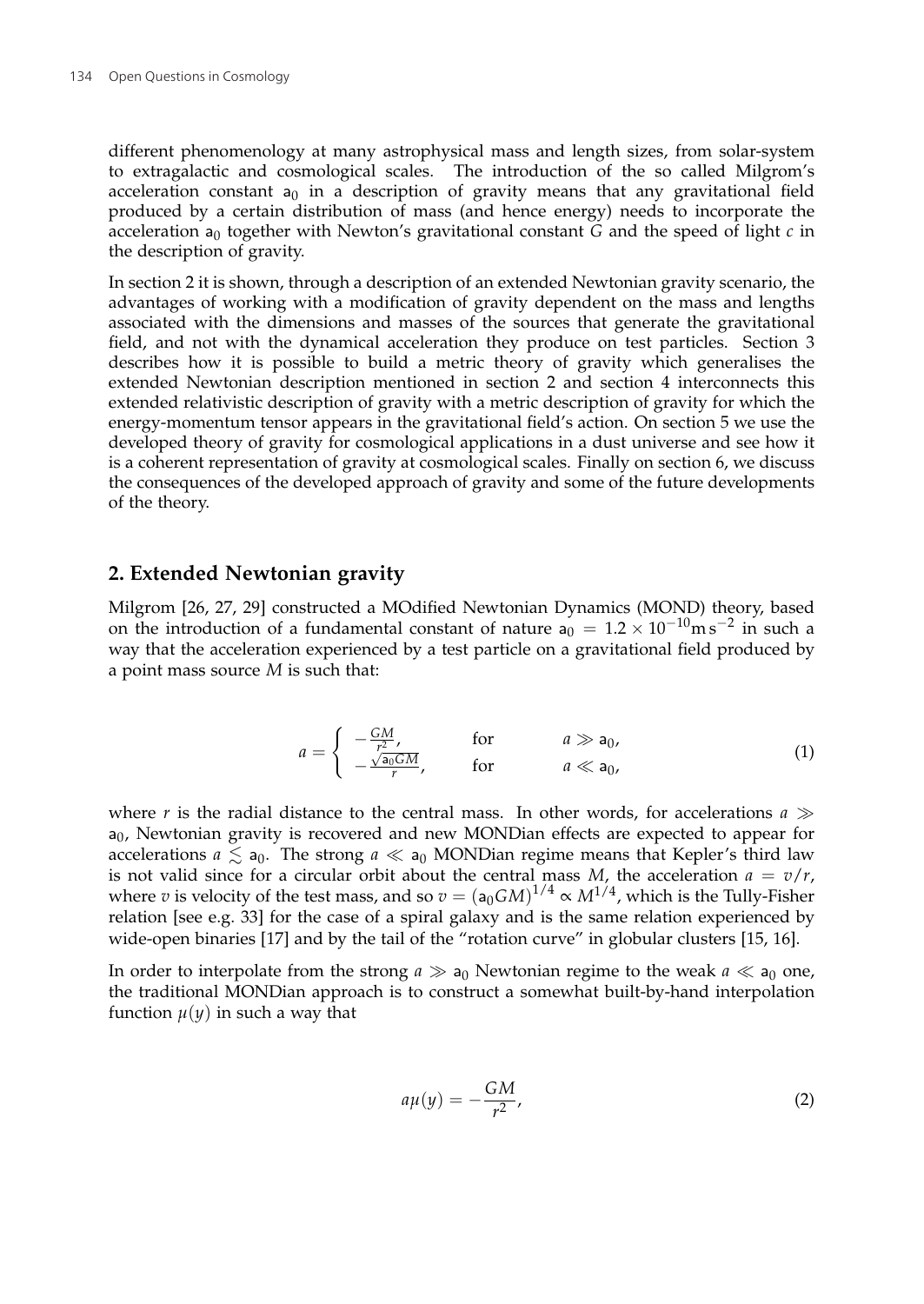where

$$
\mu(y) = \begin{cases} 1, & \text{for} \quad y \gg 1, \\ y, & \text{for} \quad y \ll 1, \end{cases} \quad \text{and} \quad y := \frac{a}{a_0}.
$$

The usual approach to MOND as expressed by equation (2) means that Newton's 2nd law of mechanics needs to be modified [see e.g. 1]. As explained by Mendoza et al. [23], a better physical approach can be constructed if the modification is made in the force (gravitational) sector. Indeed, by the use of Buckingham's theorem of dimensional analysis [cf. 35], the gravitational acceleration experienced by a test particle is given by

$$
a = \mathsf{a}_0 g(x),\tag{3}
$$

where the dimensionless quantity

$$
x := \frac{l_M}{r},\tag{4}
$$

and a mass-length scale

$$
l_M := \left(\frac{GM}{a_0}\right)^{1/2}.\tag{5}
$$

The length  $l_M$  plays an important role in the description of the theory and is such that when  $l_M \gg r$ , the strong Newtonian regime of gravity is recovered and when  $l_M \ll r$  the weak MONDian regime of gravity appears. As such, the dimensionless acceleration (or *transition function*)  $g(x)$  is such that:

$$
\frac{a}{a_0} = g(x) := \begin{cases} x^2, & \text{when } x \gg 1, \\ x, & \text{when } x \ll 1. \end{cases}
$$
 (6)

In general terms, a mass distribution whose length is much greater than its associated mass-length  $l_M$  is in the MONDian regime (since  $x \ll 1$ ) and a mass distribution whose length is much smaller than its mass-length scale is in the Newtonian regime (since  $x \gg 1$ ). The case  $x = 1$  can roughly be thought of as the point where the transition from the Newtonian to the MONDian regime occurs.

A general transition function  $g(x)$  was built by [23] taking Taylor expansion series about the correct MONDian and Newtonian limits, yielding: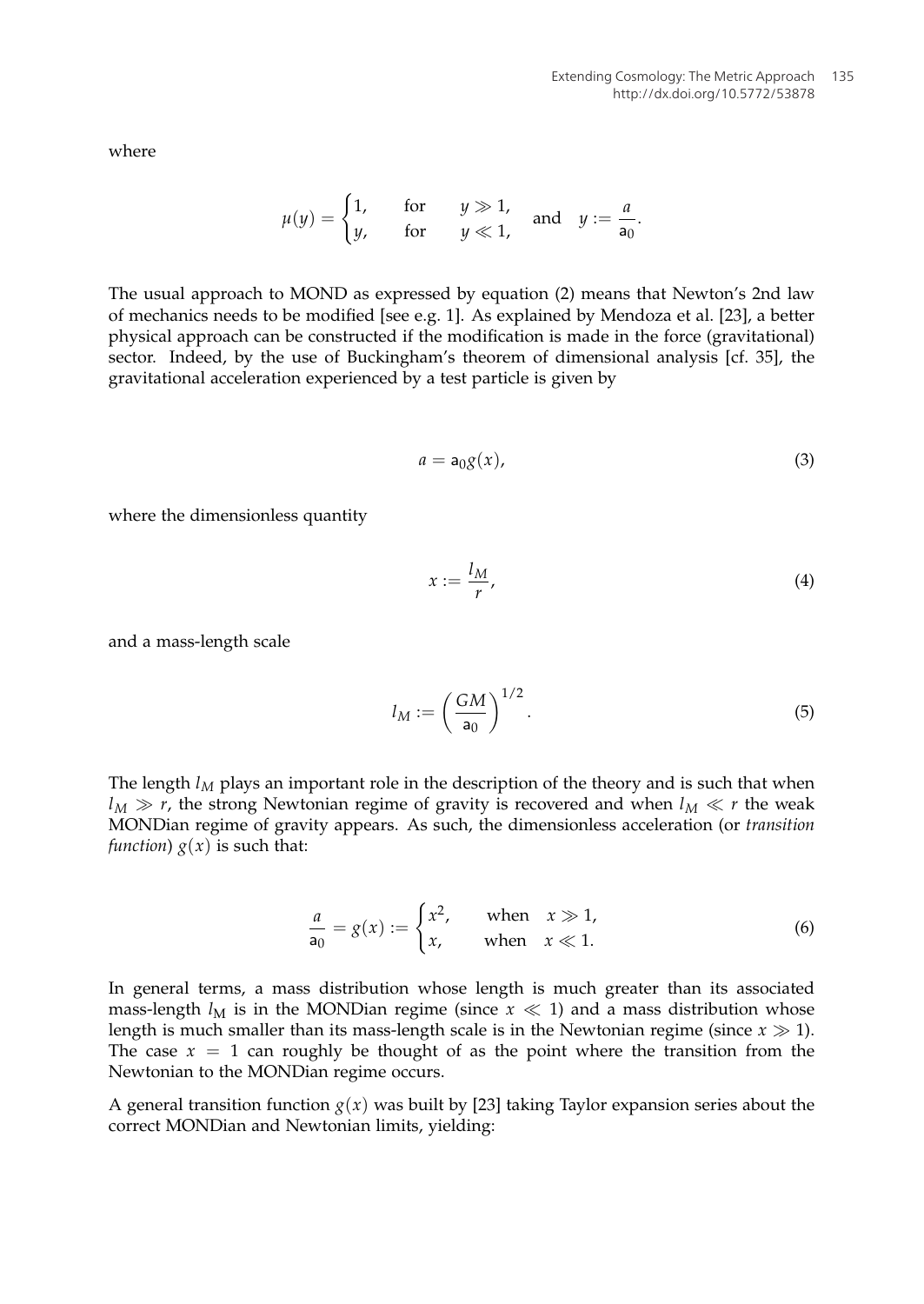

**Figure 1.** The figure taken from Mendoza et al. [23] shows the acceleration function *a* in units of Milgrom's acceleration constant  $a_0$  as a function of the parameter *x*. The thick dash-dot curve is the extreme limiting value  $n \to \infty$ , i.e.  $a/a_0 = x$  for  $x \le 1$  and  $a/a_0 = x^2$  for  $x \ge 1$ . The curves above and below this extreme acceleration line represent values of  $n = 4$ , 3, 2, 1, for the minus and plus signs of equation (7) respectively. The extreme limiting curve has a kink at  $x = 1$ .

$$
g(x) = x \frac{1 \pm x^{n+1}}{1 \pm x^n}.
$$
 (7)

This non-singular function converges to the correct expected limits of equation (6) for any value of the parameter  $n \geq 0$ . As shown in Figure 1, the transition function  $g(x)$  rapidly converges to the limit "step function"

$$
g(x)\Big|_{n\to\infty} = \begin{cases} x, & \text{for } 0 \le x \le 1, \\ x^2, & \text{for } x \ge 1, \end{cases}
$$
 (8)

when  $n \gtrsim 3$ . The parameter *n* needs to be found empirically by astronomical observations. The value found by Mendoza et al. [23] for the rotation curve of our galaxy is  $n \gtrsim 3$  and the one found by Hernandez & Jiménez [15], Hernandez et al. [16, 17] is  $n \ge 8$ , with a minus sign selection on the numerator and denominator on the right hand side of equation (7). These authors have shown that a large value of *n* is coherent with solar system motion of planets, rotation curves of spiral galaxies, equilibrium relations of dwarf spheroidal galaxies and their correspondent relations in globular clusters, the Faber-Jackson relation and the fundamental plane of elliptical galaxies as well as with the orbits of wide binary stars. The *n* = 3 model in which a small, but measurable transition is obtained, has also been tested on earth and moon-like experiments by Meyer et al. [25] and Exirifard [12] respectively, showing that it is coherent with such precise measurements. In fact, these experiments also validate all  $n \geq 3$ models.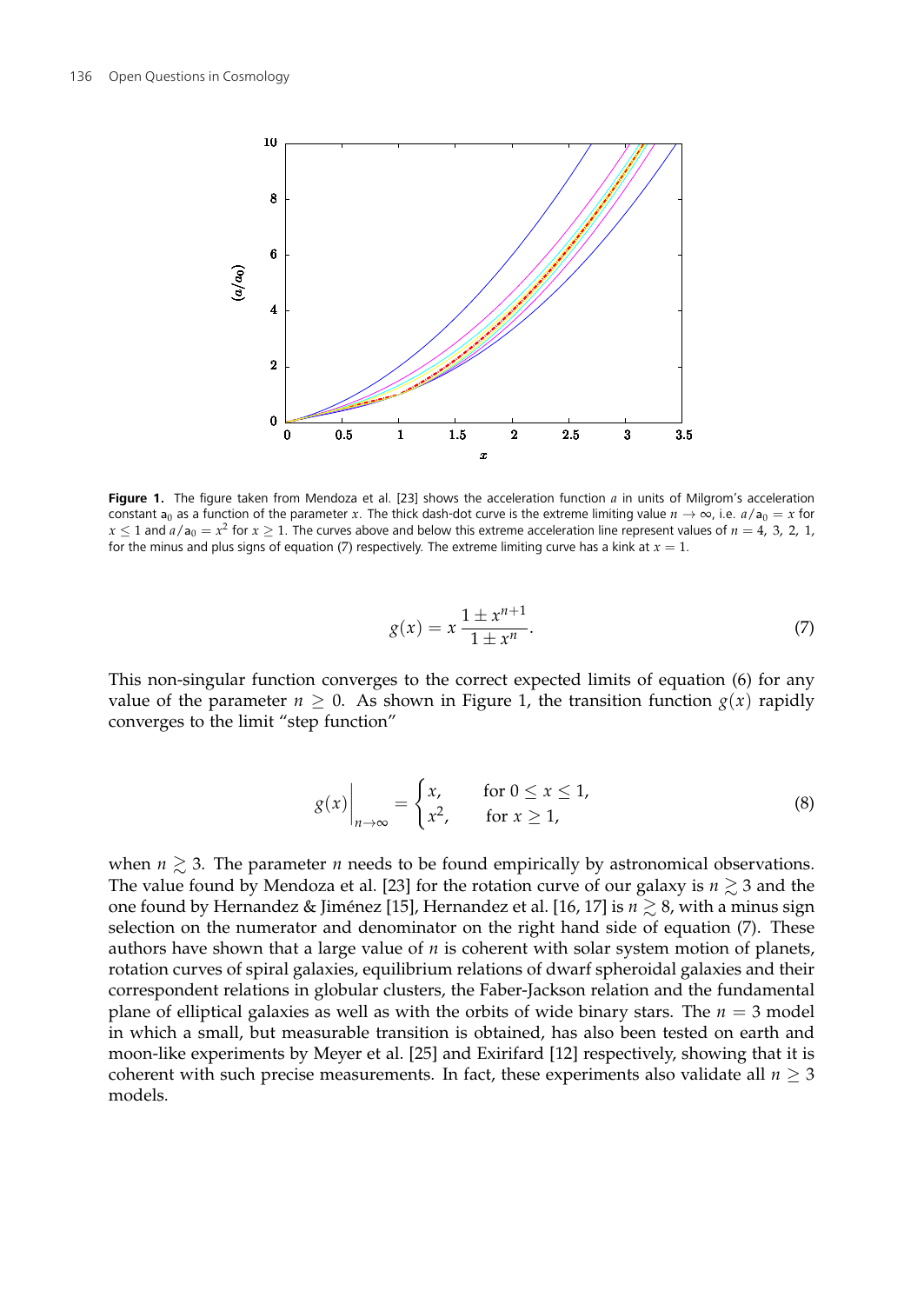Care must be taken when the introduction of a new fundamental constant of nature with dimensions of acceleration  $a_0$  is made. In fact, the introduction of  $a_0$  does not impose any causality arguments such as the ones given by the velocity of light *c*. In fact, one may think of  $a_0$  as a fundamental constant needed to transit from one gravity regime to another. In this respect for example, instead of using  $a_0$  as a fundamental constant, one may define

$$
\Sigma_0 := a_0 / G = 1.8 \,\text{kg} \,\text{m}^{-2},\tag{9}
$$

as the new fundamental constant of nature. The constant  $\Sigma_0$ , with dimensions of surface mass density, enters in the description of the gravitational theory in such a way that equations (3) and (5) are given by:

$$
a = -G\Sigma_{0}g(l_{M}/r), \qquad l_{M} := (M/\Sigma_{0}). \qquad (10)
$$

and the acceleration in the full MONDian regime and the corresponding Tully-Fisher relation are

$$
a = -G \frac{\left(\Sigma_0 M\right)^{1/2}}{r}, \qquad v = G^{1/2} \Sigma_0^{1/4} M^{1/4}.
$$
 (11)

Also, a more manageable extended fundamental quantity, directly measurable through the Tully-Fisher relation, can be defined:

$$
\epsilon_M := \mathsf{a}_0 G = 8.004 \times 10^{-21} \mathrm{m}^4 \mathrm{s}^{-4} \mathrm{kg}^{-1},\tag{12}
$$

with dimensions of velocity to the fourth over mass, for which

$$
a = -\frac{\epsilon_M}{G} g(l_M/r), \qquad l_M := \left(G^2 M/\epsilon_0\right).
$$
 (13)

With this, the acceleration of a test particle in the full MOND regime and the Tully-Fisher relation are:

$$
a = -\frac{\left(\epsilon_M M\right)^{1/2}}{r}, \qquad v = \left(\epsilon_M M\right)^{1/4}.
$$
 (14)

The choice of a new fundamental constant of nature has many ways in which it can be introduced into the theory [35]. In this work, the use of  $a_0$  is kept as it is traditionally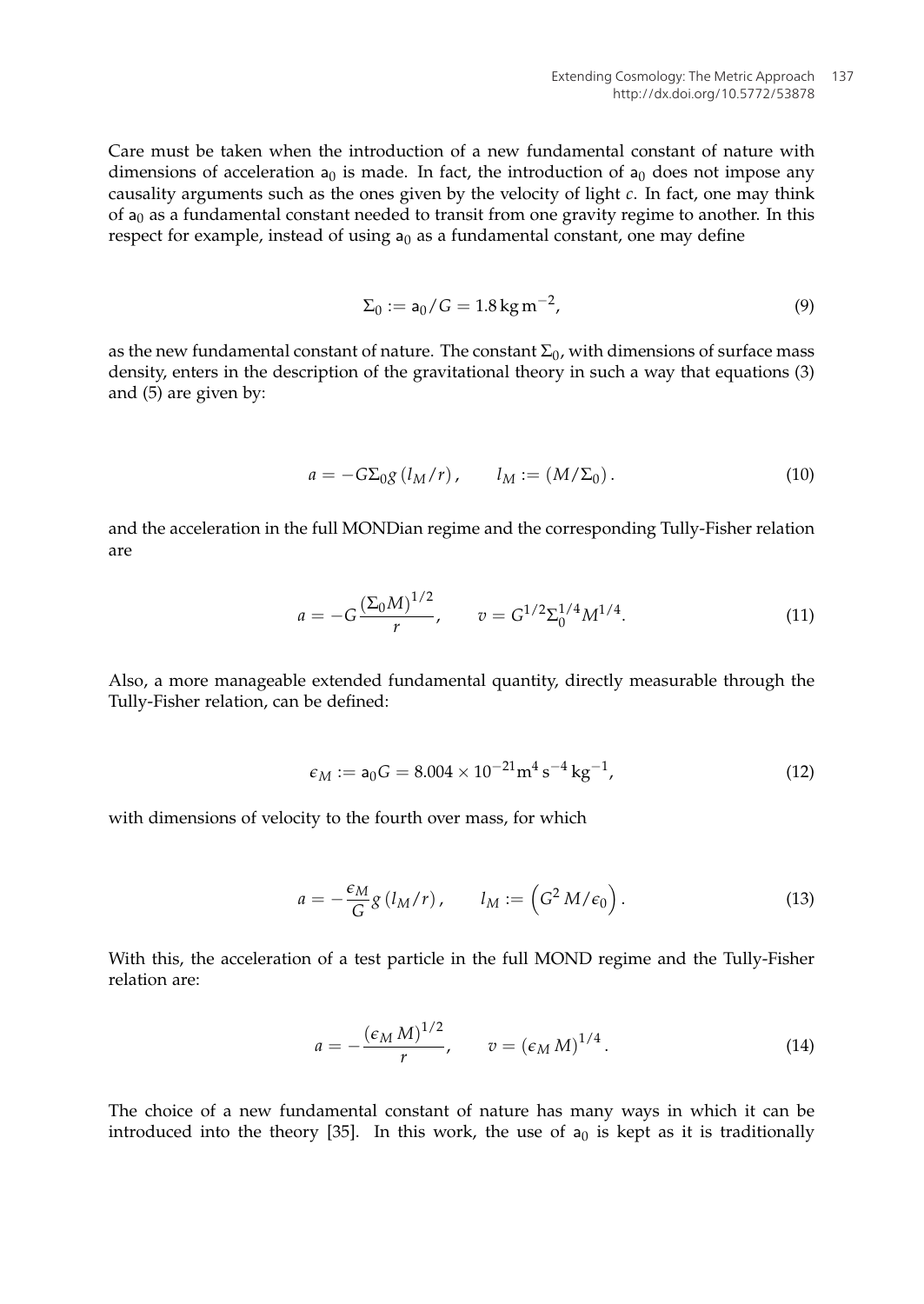done, but we note the fact that  $\epsilon_0$  is the best fundamental constant to use since it is directly measured through the flattened rotation curves of spiral galaxies.

The extended Newtonian model of gravity presented in this section is equivalent with MOND on spherical and cylindrical symmetry but deviates considerable from it for systems away from this symmetry [23]. As we have already shown, there are however many advantages of using this approach, the most objective meaning that the modification is made on the force sector and not a modification on the dynamics.

## **3. Relativistic metric extension**

Finding a relativistic theory of gravity for which one of its non-relativistic limits converges to MOND yields usually strange assumptions and/or complicated ideas [see e.g. 3, 6, 30]. A good first approach was provided by a slight modification of Einstein's field equations by Sobouti [36], but the attempt is not complete.

In order to find an elegant and simple theory of gravity for which a MONDian solution is found, Bernal, Capozziello, Hidalgo & Mendoza [5] used a correct dimensional metric interpretation of Hilbert's gravitational action  $S_{\mathrm{f}}$  for a point mass source M generating the gravitational field, in such a way that:

$$
S_{\rm f} = -\frac{c^3}{16\pi G L_M^2} \int f(\chi) \sqrt{-g} \, \mathrm{d}^4 x,\tag{15}
$$

which slightly differs from its traditional form (see e.g.  $[7, 9, 37]$ ) since the following dimensionless quantity has been introduced:

$$
\chi := L_M^2 R,\tag{16}
$$

where *R* is Ricci's scalar and *L<sup>M</sup>* defines a length fixed by the parameters of the model: The explicit form of the length *L* has to be obtained once a certain known limit of the theory is taken, usually a non-relativistic limit. Note that the definition of  $\chi$  gives a correct dimensional character to the action (15), something that is not completely clear in all previous works dealing with a metric description of the gravitational field. For  $f(\chi) = \chi$  the standard Einstein-Hilbert action of general relativity is obtained.

On the other hand, the matter action has its usual form,

$$
S_{\rm m} = -\frac{1}{2c} \int \mathcal{L}_{\rm m} \sqrt{-g} \, \mathrm{d}^4 x,\tag{17}
$$

with  $\mathcal{L}_{\text{m}}$  the matter Lagrangian density of the system. The null variations of the complete action, i.e.  $\delta (S_H + S_m) = 0$ , yield the following field equations: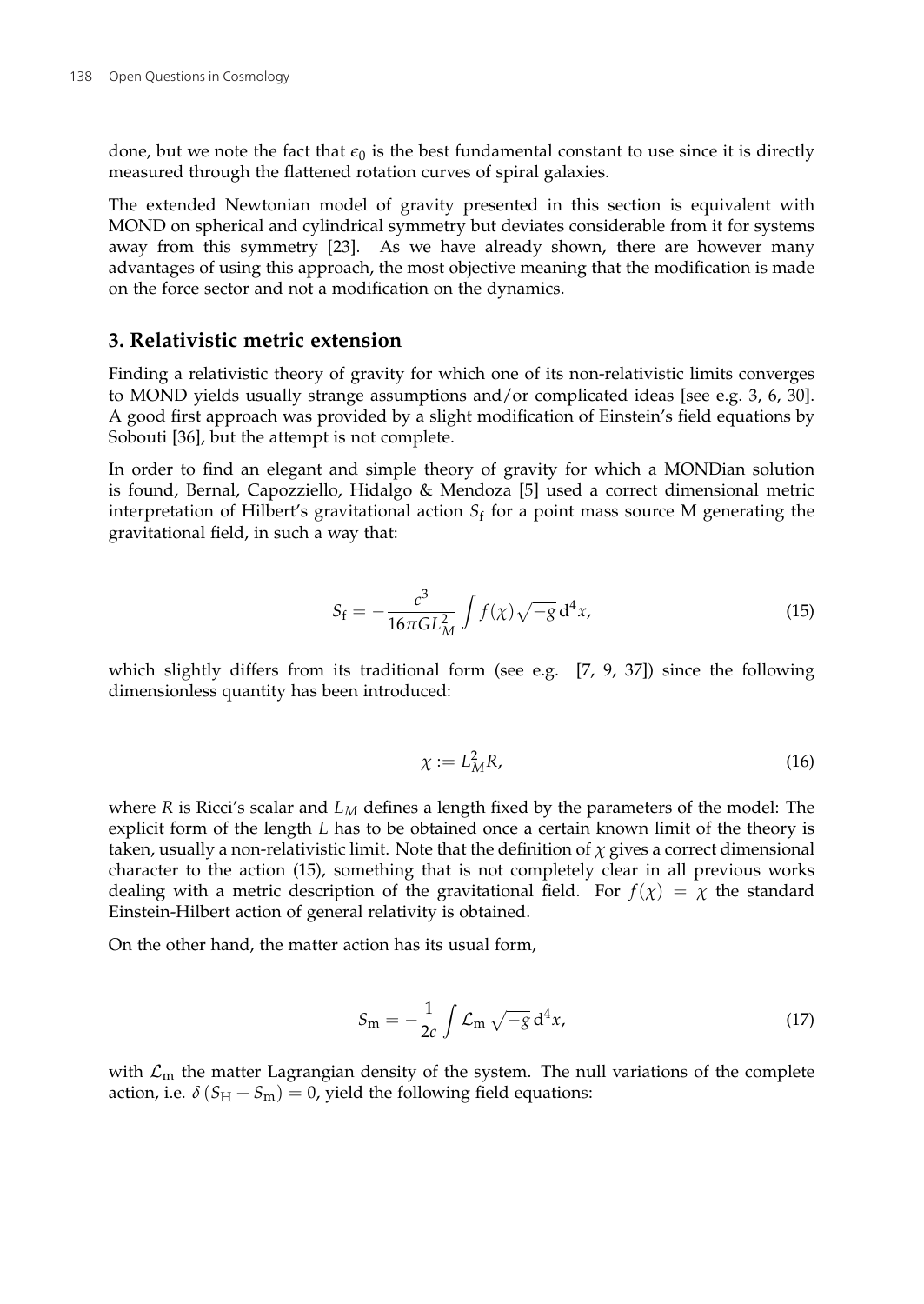$$
f'(\chi)\,\chi_{\mu\nu} - \frac{1}{2}f(\chi)g_{\mu\nu} - L_M^2\,\left(\nabla_\mu\nabla_\nu - g_{\mu\nu}\Delta\right)f'(\chi) \\
= \frac{8\pi G L_M^2}{c^4}T_{\mu\nu},
$$
\n(18)

where the dimensionless Ricci tensor  $\chi_{uv}$  is given by:

$$
\chi_{\mu\nu} := L_M^2 R_{\mu\nu},\tag{19}
$$

and  $R_{\mu\nu}$  is the standard Ricci tensor. The Laplace-Beltrami operator has been written as  $\Delta$  :=  $\nabla^{\alpha}\nabla_{\alpha}$  and the prime denotes derivative with respect to its argument. The energy-momentum tensor  $T_{\mu\nu}$  is defined through the following standard relation:  $\delta S_m = -(1/2c) T_{\alpha\beta} \delta g^{\alpha\beta}$ . In here and in what follows, we choose a  $(+,-,-,-)$  signature for the metric  $g_{\mu\nu}$  and use Einstein's summation convention over repeated indices.

The trace of equation (18) is:

$$
f'(\chi)\,\chi - 2f(\chi) + 3L_M^2\,\Delta f'(\chi) = \frac{8\pi G L_M^2}{c^4}T,\tag{20}
$$

where  $T := T^{\alpha}_{\alpha}$ .

In order to search for a MONDian solution, Bernal, Capozziello, Hidalgo & Mendoza [5] analysed the problem in two ways. First by performing an order of magnitude approach to the problem, and second, by doing a full perturbation analysis. Since the second technique is merely to fix constants of proportionality of the problem, their order of magnitude approach and its consequences are discussed in the remain of this section. Also, since we are interested at the moment on a point mass distribution generating a stationary spherically symmetric space-time, the trace equation (20) contains all the relevant information relating the field equations. At this point it is also useful to assume a power law form for the function

$$
f(\chi) = \chi^b. \tag{21}
$$

An order of magnitude approach to the problem means that  $d/d\chi \approx 1/\chi$ ,  $\Delta \approx -1/r^2$  and the mass density  $\rho \approx M/r^3$ . With this, the trace (20) takes the following form:

$$
\chi^b (b-2) - 3b L_M^2 \frac{\chi^{(b-1)}}{r^2} \approx \frac{8\pi G M L_M^2}{c^2 r^3}.
$$
 (22)

Note that the second term on the left-hand side of equation (22) is much greater than the first term when the following condition is satisfied: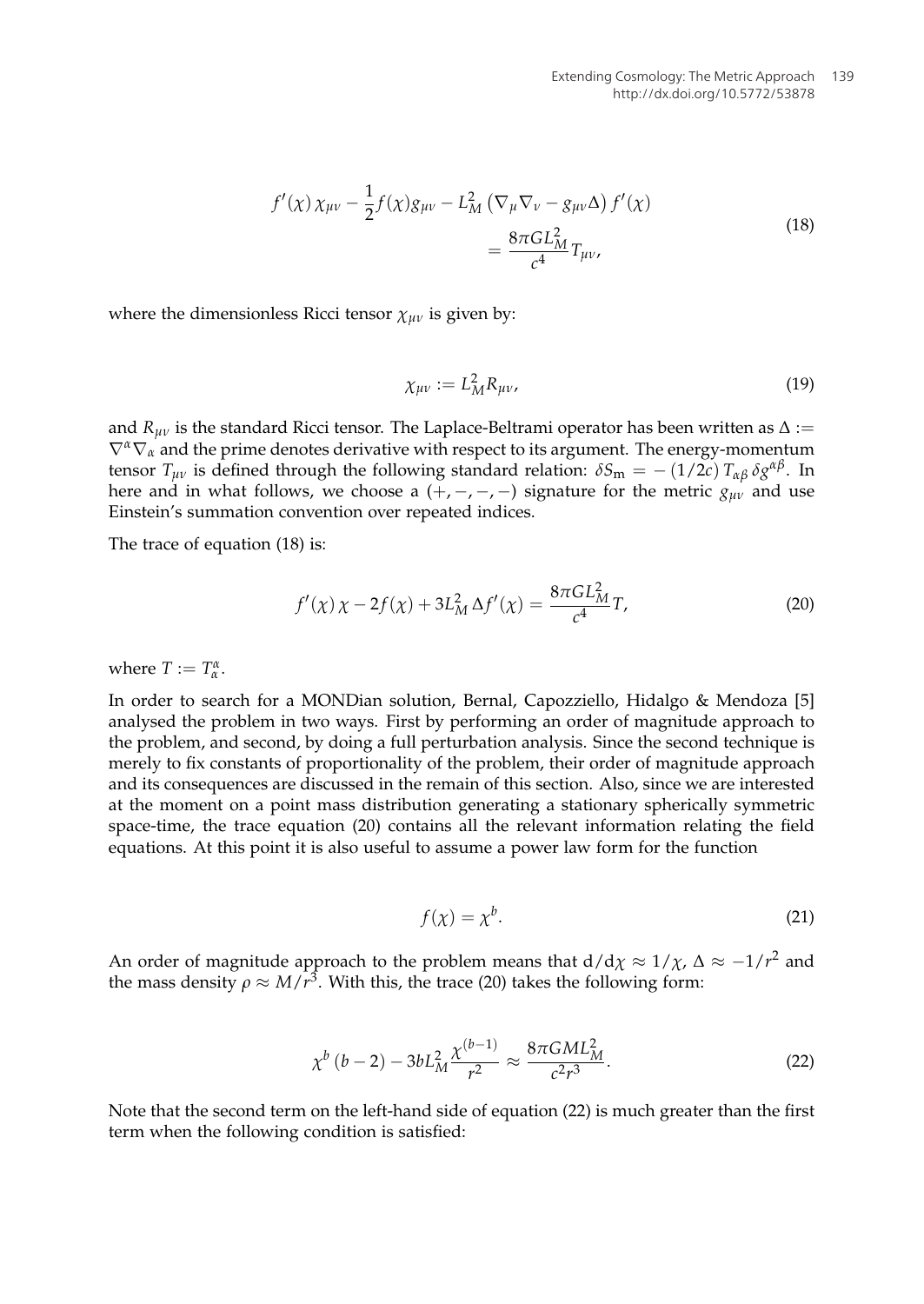$$
Rr^2 \lesssim \frac{3b}{2-b}.\tag{23}
$$

At the same order of approximation, Ricci's scalar  $R \approx \kappa = R_c^{-2}$ , where  $\kappa$  is the Gaussian curvature of space and  $R_c$  its radius of curvature and so, relation (23) essentially means that

$$
R_c \gg r. \tag{24}
$$

In other words, the second term on the left-hand side of equation (22) dominates the first one when the local radius of curvature of space is much grater than the characteristic length *r*. This should occur in the weak-field regime, where MONDian effects are expected. For a metric description of gravity, this limit must correspond to the relativistic regime of MOND.

Under assumption (24), equation (22) takes the following form:

$$
R^{(b-1)} \approx -\frac{8\pi GM}{3bc^2rL_M^{2(b-1)}}.\tag{25}
$$

We now recall the well known relation followed by the Ricci scalar at second order of approximation at the non-relativistic level [19]:

$$
R = -\frac{2}{c^2} \nabla^2 \phi = +\frac{2}{c^2} \nabla \cdot \mathbf{a},\tag{26}
$$

where the negative gradients of the gravitational potential  $\phi$  provide the acceleration  $\alpha :=$ −∇*φ* felt by a test particle on a non-relativistic gravitational field. At order of magnitude, equation (26) can be approximated as

$$
R \approx -\frac{2\phi}{c^2 r^2} \approx \frac{2a}{c^2 r}.
$$
 (27)

Substitution of this last equation on relation (25) gives

$$
a \approx -\frac{c^2 r}{2L_M^2} \left(\frac{8\pi GM}{3bc^2 r}\right)^{1/(b-1)},
$$
  
 
$$
\approx -c^{(2b-4)/(b-1)} r^{(b-2)/(b-1)} L_M^{-2} (GM)^{1/(b-1)}.
$$
 (28)

This last equation converges to a MOND-like acceleration  $a \propto 1/r$  if  $b - 2 = -(b - 1)$ , i.e. when  $b = 3/2$ . Also, at the lowest order of approximation, in the extreme non-relativistic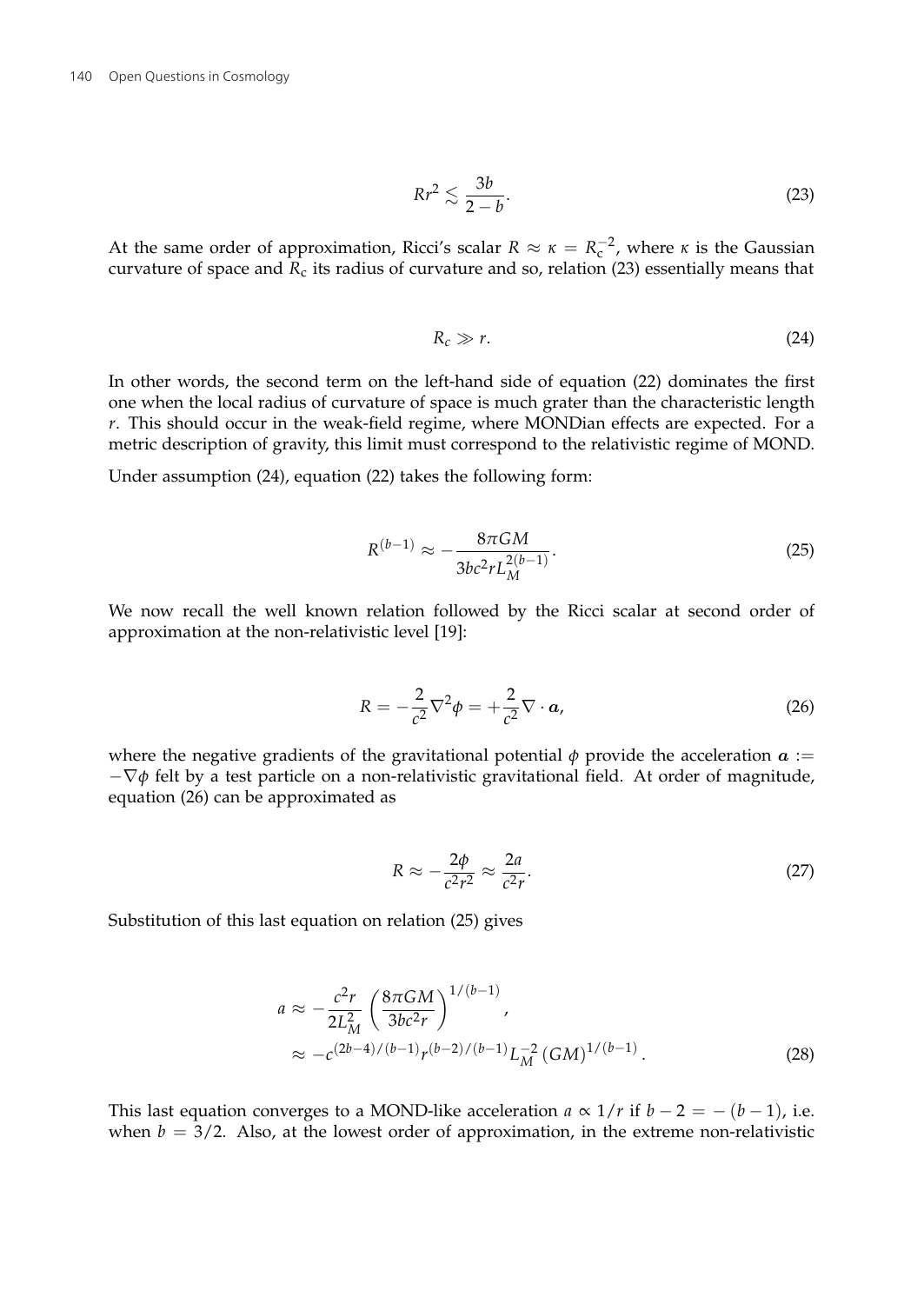limit, the velocity of light *c* should not appear on equation (28) and so, the only way this condition is fulfilled is that *L<sup>M</sup>* depends on a power of *c*, i.e.

$$
L_M^{-2} \propto c^{(4-2b)/(b-1)} = c^2, \text{ and so, } L_M \propto c^{-1}.
$$
 (29)

As discussed by Bernal, Capozziello, Hidalgo & Mendoza [5], the length *L<sup>M</sup>* must be constructed by fundamental parameters describing the theory of gravity and since the only two characteristic lengths of the problem are the mass-length *l<sup>M</sup>* and the gravitational radius

$$
r_{\rm g} = \frac{GM}{c^2},\tag{30}
$$

then the correct dimensional form of the length *L<sup>M</sup>* is given by

$$
L_M = \zeta r_g^{\alpha} l_M^{\beta} \qquad \text{with} \qquad \alpha + \beta = 1,
$$
 (31)

where the constant of proportionality *ζ* is a dimensionless number that can be found by a full perturbation analysis technique and is given by [5]:

$$
\zeta = \frac{2\sqrt{2}}{9},\tag{32}
$$

Substituting equation (31) and the value  $b = 3/2$  into relation (29), it then follows that

$$
\alpha = \beta = 1/2
$$
, i.e.  $L_M \approx r_g^{1/2} l_M^{1/2}$ . (33)

If we now substitute this last result and the value  $b = 3/2$  in equation (28) we get:

$$
a \approx -\frac{(\mathsf{a}_0 G M)^{1/2}}{r},\tag{34}
$$

which is the traditional form of MOND for a point mass source (see e.g. [2, 28, 29] and references therein). Also, the results of equation (34) in (27) mean that

$$
R \approx \frac{r_g}{l_M} \frac{1}{r^2},\tag{35}
$$

and so, inequality (24) is equivalent to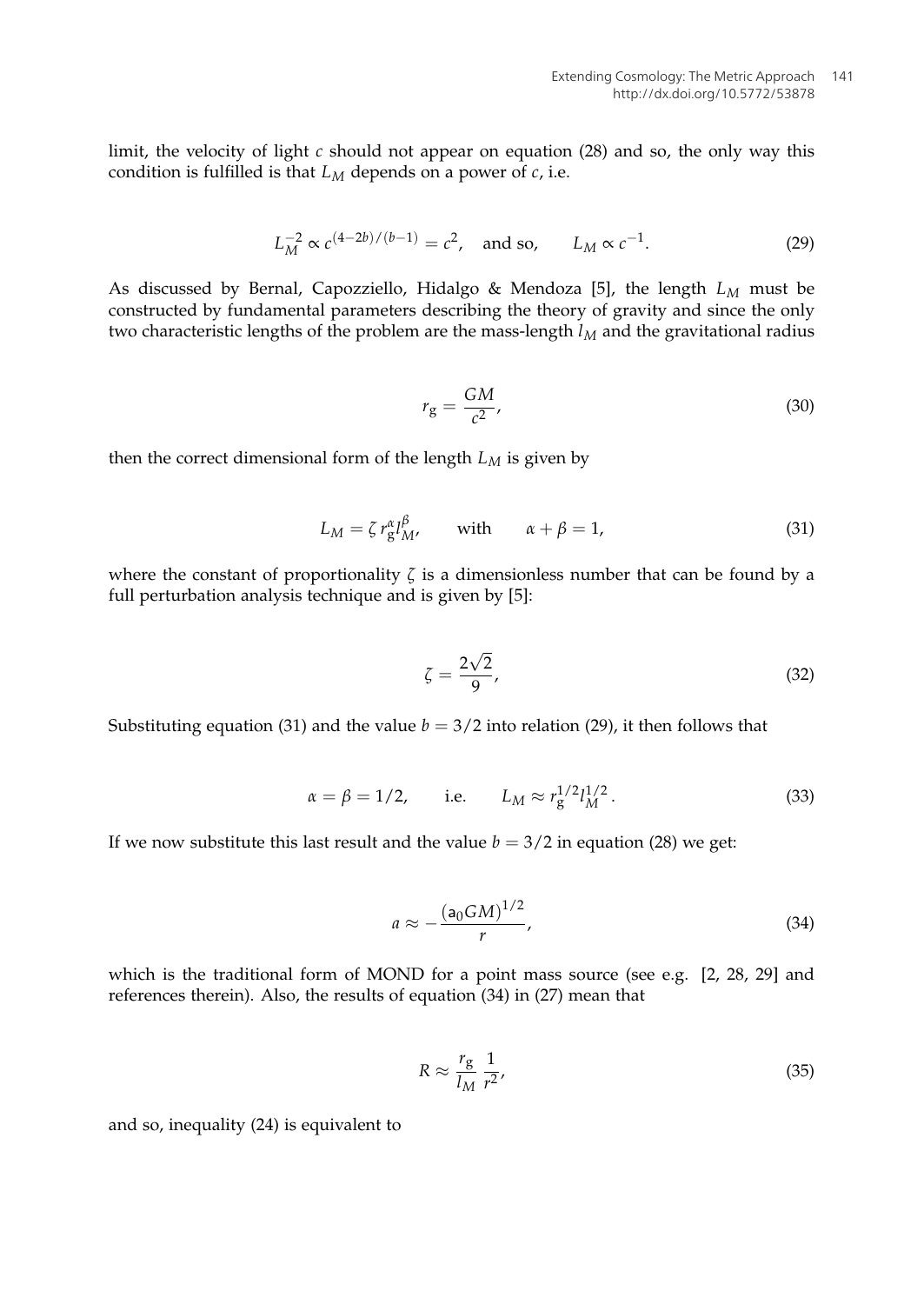$$
l_M \gg r_g. \tag{36}
$$

The regime imposed by equation (36) is precisely the one for which MONDian effects should appear in a relativistic theory of gravity. This is an expected generalisation of the results presented in section 2. Note that in the weak field limit regime for which  $l_M \ll r$  together with equation (36) yields  $r \gg l_M \gg r_g$ . In this connection, we also note that Newton's theory of gravity is recovered in the limit  $l_M \gg r \gg r_{\rm g}$ .

In exactly the same way as it was done to build the transition function for the case of extended Newtonian gravity in section 2, a general function  $f(\chi)$  can be constructed:

$$
f(\chi) = \chi^{3/2} \frac{1 \pm \chi^{p+1}}{1 \pm \chi^{3/2 + p}} \to \begin{cases} \chi^{3/2}, & \text{for } \chi \ll 1, \\ \chi, & \text{for } \chi \gg 1. \end{cases}
$$
 (37)

In other words, general relativity is recovered when  $\chi \gg 1$  in the strong field regime and the relativistic version of MOND with  $\chi^{3/2}$  is recovered for the weak field regime of gravity when  $\chi \ll 1$  (see Figure 2). The unknown parameter  $p \ge -1$  needs to be calibrated with astronomical observations, in an analogous form as the calibration of the parameter *n* in equation (7) was done. This is a much harder task and a matter of future research. However, since the non-relativistic approach to gravity explained in section 2 means that the transition from the Newtonian to the MONDian regimes of gravity is very sharp, it most probably means that the function  $f(\chi) = \chi$  for  $\chi \ge 1$  and that  $f(\chi) = \chi^{3/2}$  for  $\chi \le 1$ , but this has to be tested by some astronomical observations.

The mass dependence of  $\chi$  and  $L_M$  mean that Hilbert's action (15) is a function of the mass *M*. This is usually not assumed, since that action is thought to be purely a function of the geometry of space-time due to the presence of mass and energy sources. However, it was Sobouti [36] who first encountered this peculiarity in the Hilbert action when dealing with a metric generalisation of MOND. Following the remarks by Sobouti [36] and Mendoza & Rosas-Guevara [24] one should not be surprised if some of the commonly accepted notions, even at the fundamental level of the action, require generalisations and re-thinking. An extended metric theory of gravity goes beyond the traditional general relativity ideas and in this way, we need to change our standard view of its fundamental principles.

## **4.** *F*(*R*, *T*) **connection**

For the description of gravity shown in section 3 it follows that an adequate way of writing up the gravitational field's action is given by:

$$
S_{\rm f} = -\frac{c^3}{16\pi G} \int \frac{f(\chi)}{L_M^2} \sqrt{-g} \, \mathrm{d}^4 x. \tag{38}
$$

The function  $L_M$  is a function of the mass of the system and in general terms it is a function of the space-time coordinates. For the particular case of a spherically symmetric space-time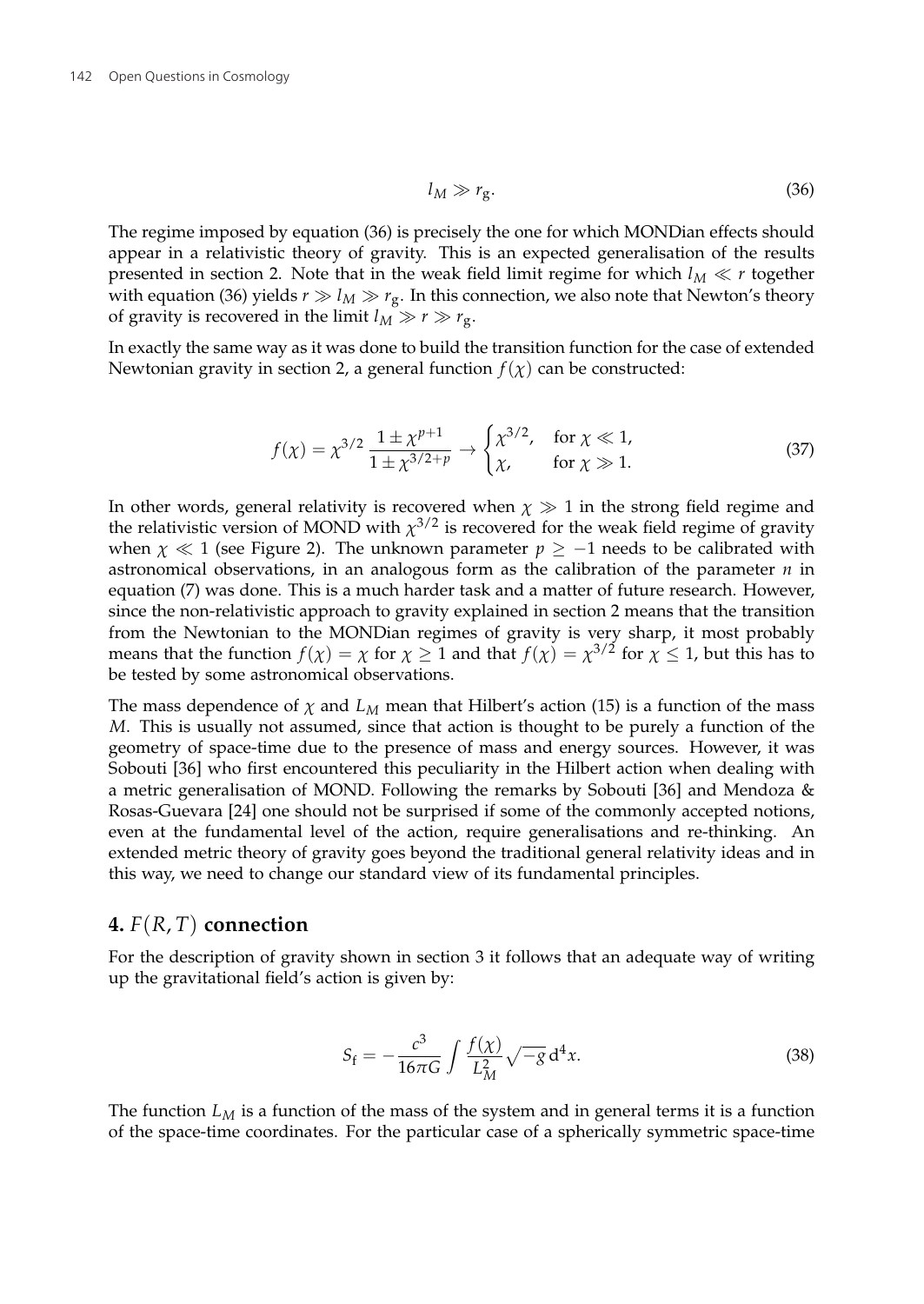

**Figure 2.** The figure shows the transition function  $f(\chi)$ , as a function of the dimensionless Ricci scalar  $\chi$ , for different regimes of gravity, converging to  $f(\chi)=\chi$  for  $\chi\gg1$  (general relativity) and to  $f(\chi)=\chi^{3/2}$  for  $\chi\ll1$  (a relativistic regime with MOND as its weak field limit) -see equation (37). The thick dash-dot curve is the extreme limiting value  $p\to\infty$ , i.e.  $f(\chi)=\chi^{3/2}$  for  $\chi \leq 1$  and  $f(\chi) = \chi$  for  $\chi \geq 1$ . The curves above and below this extreme function represent values of  $p = 3$ , 2, 1, 0 for the minus and plus signs of equation (7) respectively. The extreme limiting curve has a kink at  $\chi = 1$ .

it coincides with the mass of the central object generating the gravitational field as expressed in equations (31) and (33). Generally speaking what the meaning of *M* would be for a particular distribution of mass and energy needs further research, beyond the scope of this book chapter. Nevertheless one expects that for dust systems with spherically symmetric distributions, the function *M* would be given by the standard mass-energy relation [see e.g. 31]:

$$
M := \frac{4\pi}{c^2} \int T r^2 dr,
$$
\n(39)

In very general terms, the definition of *M* in this last equation means that *M* would not be invariant. However, in some particular systems with high degree of symmetry it is possible to make this quantity invariant. For example, in the case of a spherically symmetric spacetime produced by a point mass that quantity is simply the "Schwarzschild" mass of the point mass generating the gravitational field. In the cosmological case it is also possible to define it as an invariant quantity as discussed in section 5.

The field equations produced by the null variations of the addition of the field's action  $S_f$  +  $S<sub>m</sub>$  can be constructed in the following form. Harko et al. [14] have built an  $F(R, T)$  theory of gravity, so making the natural identification:

$$
F(R,T) := \frac{f(\chi)}{L_M^2},\tag{40}
$$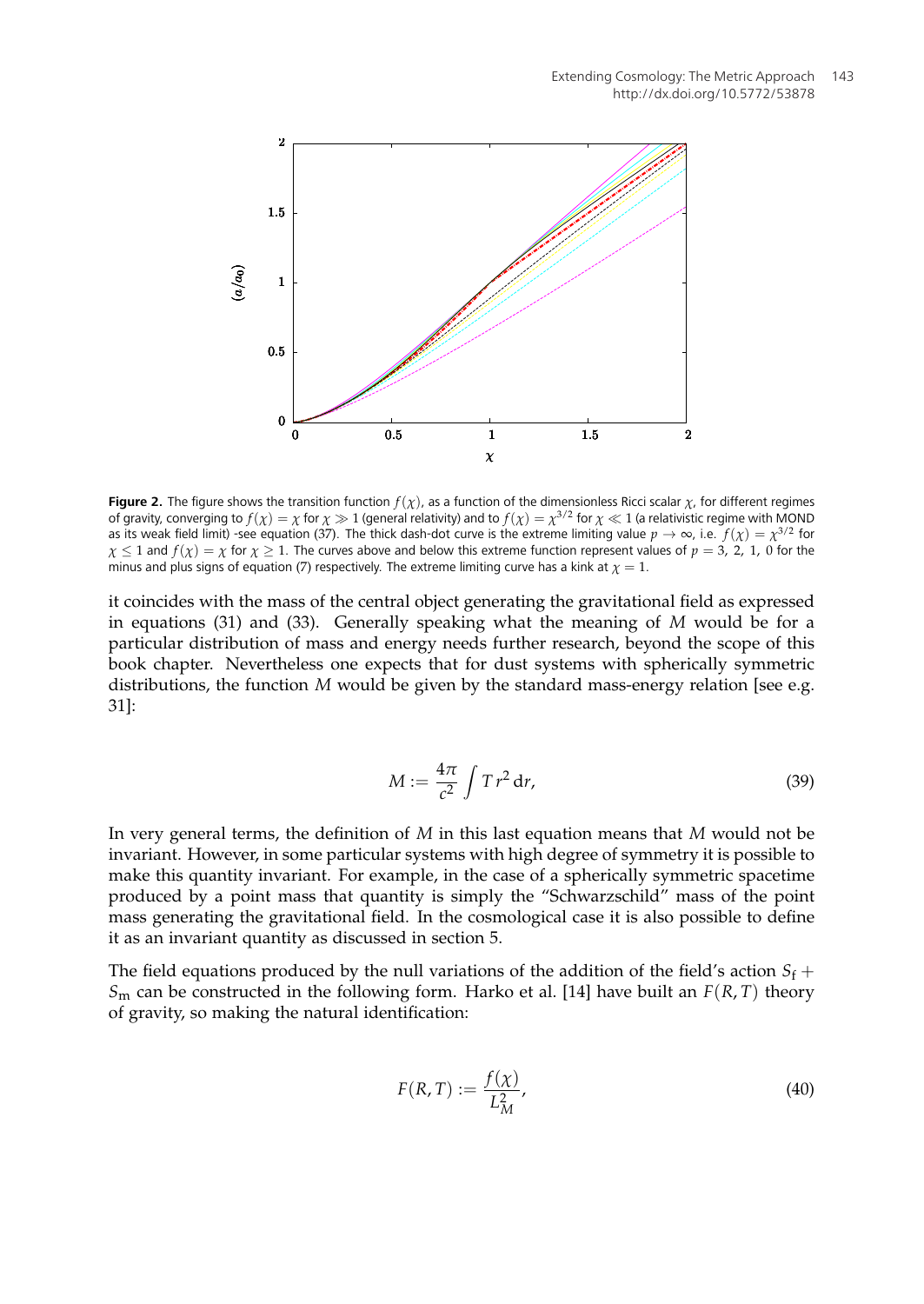it is possible to use all their results for our particular case expressed in equation (40). For example, the null variations of the complete action  $S_f + S_m$  for the particular case of equation (40) is given by Harko et al. [14]:

$$
\left(\frac{f_R}{L_M^2}\right) R_{\mu\nu} - \frac{1}{2L_M^2} f g_{\mu\nu} + \left[g_{\mu\nu}\Delta - \nabla_\mu \nabla_\nu\right] \left(\frac{f_R}{L_M^2}\right) =
$$
\n
$$
\frac{8\pi G}{c^4} T_{\mu\nu} - \left(\frac{f}{L_M^2}\right)_T \left[T_{\mu\nu} + \Theta_{\mu\nu}\right],
$$
\n(41)

and its trace is given by:

$$
\frac{f_R R}{L_M^2} - \frac{2f}{L_M^2} + 3\Delta \left(\frac{f_R}{L_M^2}\right) = \frac{8\pi G}{c^4}T - \left(\frac{f}{L_M^2}\right)_T \left[T + \Theta\right],\tag{42}
$$

where the subscripts *R* and *T* stand for the partial derivatives with respect to those quantities, i.e.

$$
\left(\begin{array}{c}\right)_R := \frac{\partial}{\partial R}, \quad \text{and} \quad \left(\begin{array}{c}\right)_T := \frac{\partial}{\partial T}.\end{array}\right) \tag{43}
$$

The tensor  $\Theta_{\mu\nu}$  is such that  $\Theta_{\mu\nu}\delta g^{\mu\nu}:=g^{\alpha\beta}\delta T_{\alpha\beta}$  and for the case of an ideal fluid it can be written as [14]:

$$
\Theta_{\mu\nu} = -2T_{\mu\nu} - pg_{\mu\nu}.\tag{44}
$$

Note that equation (41) or (42) converge to the field (18) and trace (20) relations as discussed in section 3 when one considers a point mass generating the gravitational field, i.e. when *L*<sub>*M*</sub> = const. and so  $\partial/\partial R = L_M^2 \partial/\partial \chi$ .

In general terms, the *F*(*R*, *T*) theory described by Harko et al. [14] produces non-geodesic motion of test particles since:

$$
\nabla^{\mu}T_{\mu\nu} = \left(\frac{f}{L_M^2}\right)_T \left\{\frac{8\pi G}{c^4} - \left(\frac{f}{L_M^2}\right)_T\right\}^{-1} \times \left[\left(T_{\mu\nu} + \Theta_{\mu\nu}\right)\nabla^{\mu}\ln\left(\frac{f}{L_M^2}\right)_T (R, T) + \nabla^{\mu}\Theta_{\mu\nu}\right] \neq 0,
$$
\n(45)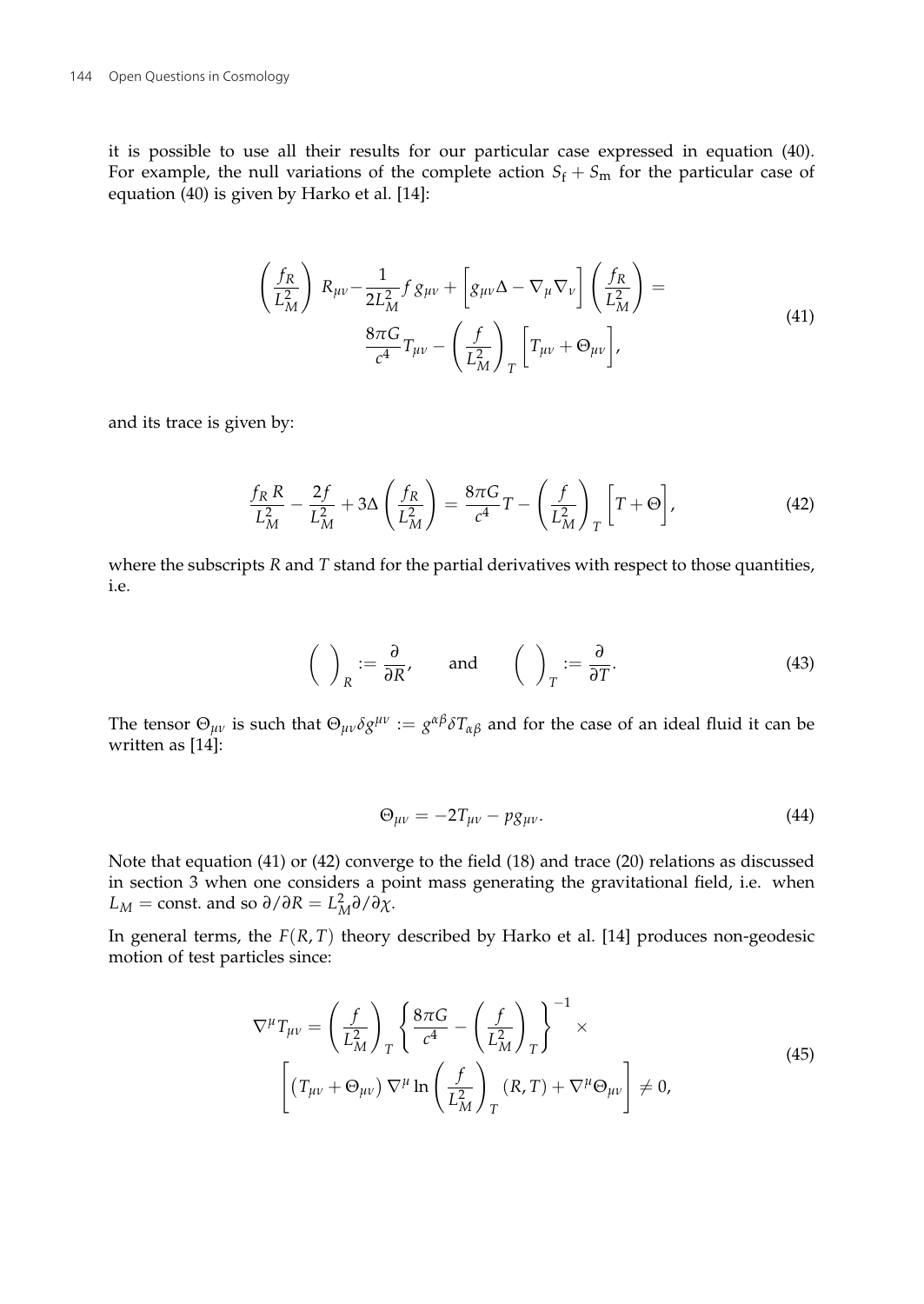and as such the geodesic equation has a force term:

$$
\frac{d^2x^{\mu}}{ds^2} + \Gamma^{\mu}_{\nu\lambda}u^{\nu}u^{\lambda} = \lambda^{\mu},\tag{46}
$$

where the four-force

$$
\lambda^{\mu} := \frac{8\pi G}{c^4} \left(\rho c^2 + p\right)^{-1} \left[\frac{8\pi G}{c^4} + \left(\frac{f}{L_M^2}\right)_T\right]^{-1} \times
$$
\n
$$
\left(g^{\mu\nu} - u^{\mu} u^{\nu}\right) \nabla_{\nu} p,\tag{47}
$$

is perpendicular to the four velocity dx<sup>a</sup>/ds. As discussed by Harko et al. [14], the motion of test particles is geodesic, i.e.  $\lambda^{\mu} = 0$  and/or  $\nabla^{\alpha} T_{\alpha\beta} = 0$ , (i) for the case of a pressureless  $p = 0$  (dust) fluid and (ii) for the cases in which  $F_T(R, T) = 0$ .

In what follows we will see how all the previous ideas can be applied to a Friedmann-Lemaître-Robertson-Walker dust universe and so, the divergence of the energy momentum tensor in equation (45) is null. It is worth noting that this condition on the energy-momentum tensor for many applications needs to be zero, including applications to the universe at any epoch.

### **5. Cosmological applications**

There are many good and interesting attempts to explain many cosmological observations using modified theories of gravity [see e.g. 32, and references therein], however these theories are not generally fully consistent with the gravitational anomalies shown at galactic and extragalactic scales discussed in sections 2 and 3. To see whether the gravitational  $f(\chi)$ theory developed in the previous sections can deal with cosmological data, let us now apply the results obtained in those sections to an isotropic Friedmann-Lemaître-Robertson-Walker (FLRW) universe following the procedures first explored by Carranza et al. [10]. In this case, the interval d*s* is given by [21]:

$$
ds^{2} = c^{2}dt^{2} - a^{2}(t)\left\{\frac{dr^{2}}{1 - \kappa r^{2}} + r^{2}d\Omega^{2}\right\},
$$
\n(48)

where  $a(t)$  is the scale factor of the universe normalised to unity, i.e.  $a_0 = 1$ , at the present epoch  $t_0$ , and the angular displacement  $dΩ^2 := dθ^2 + sin^2θ dφ^2$  for the polar  $dθ$ and azimuthal d*ϕ* angular displacements with a comoving distance coordinate *r*. In what follows we assume a null space curvature  $\kappa = 0$  at the present epoch in accordance with observations and deal with the expansion of the universe dictated by the field equations (41), avoiding any form of dark unknown component. Since we are interested on the compatibility of this cosmological model with SNIa observations, in what follows we assume a dust  $p = 0$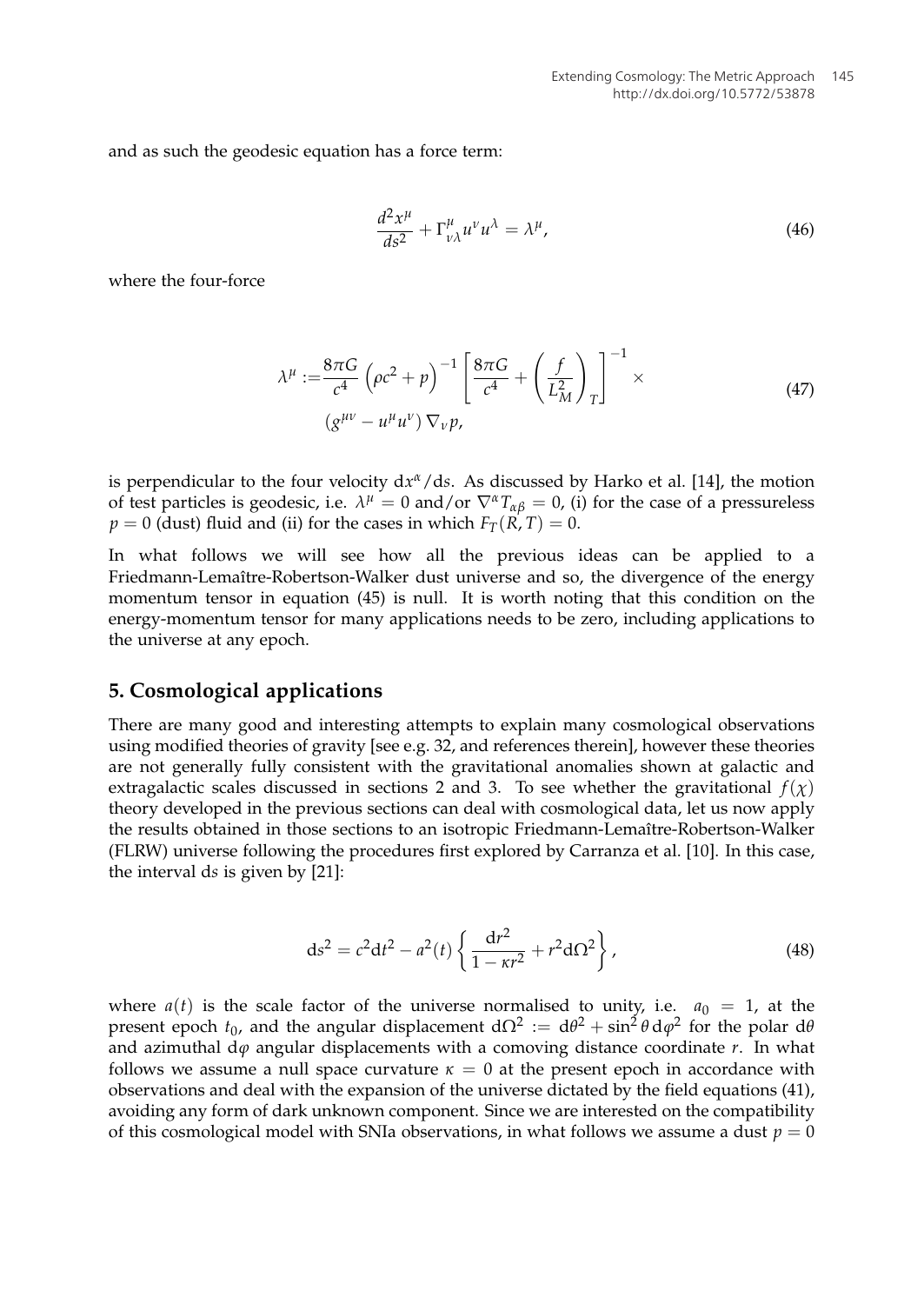model for which the covariant divergence of the energy-momentum tensor vanishes, and so as discussed in section 4 the trajectories of test particles are geodesic.

To begin with, let us rewrite the field equations (41) inspired by the approach first introduced by Capozziello & Fang [8] (see also Capozziello & Faraoni [9]) as follows:

$$
G_{\mu\nu} = \frac{8\pi G}{c^4} \left\{ \left( 1 + \frac{c^4}{8\pi G} F_T \right) \frac{T_{\mu\nu}}{F_R} + T_{\mu\nu}^{\text{curv}} \right\},
$$
(49)

where the Einstein tensor is given by its usual form:

$$
G_{\mu\nu} := R_{\mu\nu} - \frac{1}{2} R g_{\mu\nu}.
$$
\n(50)

and

$$
T_{\mu\nu}^{\text{curv}} := \frac{c^4}{8\pi G F_R} \left[ \left( \frac{1}{2} \left( F - RF_R \right) - \Delta F_R \right) g_{\mu\nu} + \nabla_{\mu} \nabla_{\nu} F_R \right],
$$
\n
$$
(51)
$$

represents the "*energy-momentum*" curvature tensor. Since  $T_{00} = \rho c^2$ , then it will be useful the identification  $T_{00} := \rho_{\text{curv}} c^2$ . With this last definition and using the fact that the Laplace-Beltrami operator applied to a scalar field  $\psi$  is given by [see e.g. 19]:

$$
\Delta \psi = \frac{1}{\sqrt{-g}} \partial_{\mu} \left( \sqrt{-g} \, g^{\mu \nu} \partial_{\nu} \psi \right), \tag{52}
$$

then

$$
\rho_{\text{curv}} = \frac{c^2}{8\pi G F_R} \left[ \frac{1}{2} \left( R F_R - F \right) - \frac{3H}{c^2} \frac{dF_R}{dt} \right],\tag{53}
$$

where  $H := \dot{a}(t)/a(t)$  represents Hubble's constant.

With the above definitions and using the 00 component of the field's equations (49) and the relation [cf. 11]:

$$
R = -\frac{6}{c^2} \left[ \frac{\ddot{a}}{a} + \left( \frac{\dot{a}}{a} \right)^2 + \frac{\kappa c^2}{a^2} \right],
$$
\n(54)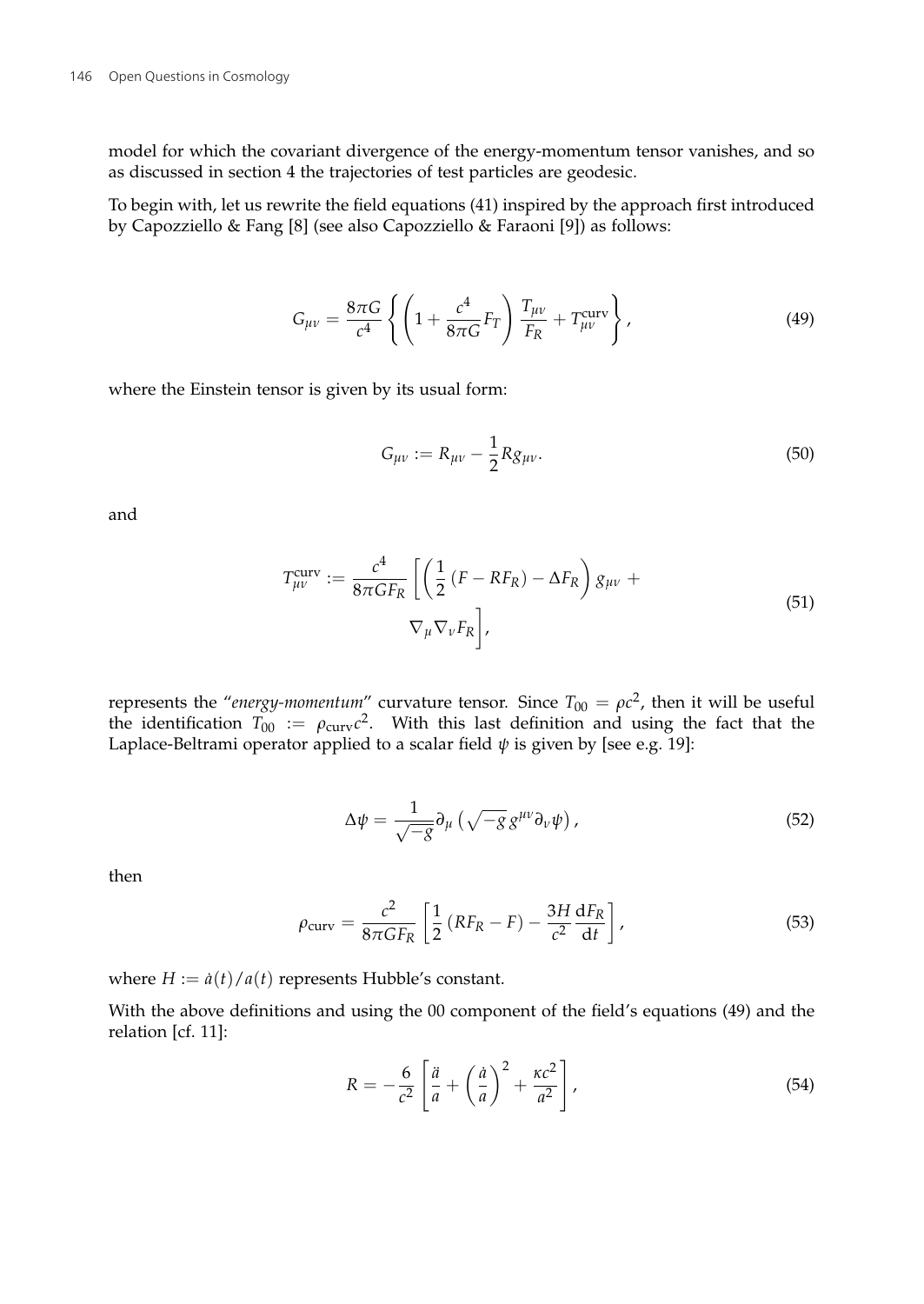between Ricci's scalar and the derivatives of the scale factor for a FLRW universe, then the dynamical Friedman's-like equation for a dust flat universe is:

$$
H^{2} = \frac{8\pi G}{3} \left[ \left( 1 + \frac{c^{4}}{8\pi G} F_{T} \right) \frac{\rho}{F_{R}} + \rho_{\text{curv}} \right].
$$
 (55)

The energy conservation equation is given by the null divergence of the energy-momentum tensor:

$$
\left(\frac{8\pi G}{c^4} + F_T\right)(\dot{\rho} + 3H\rho) = -\rho \frac{dF_T}{dt}.
$$
\n(56)

For completeness, we write down the correspondent generalisation of Raychadhuri's equation for a dust flat universe:

$$
2\frac{\ddot{a}}{a} + H^2 = -\frac{8\pi G p_{\text{curv}}}{c^2},\tag{57}
$$

where the "curvature-pressure"

$$
p_{\text{curv}} := \omega c^2 \rho_{\text{curv}},\tag{58}
$$

and

$$
w = \frac{c^2 (F - RF_R)/2 + d^2 F_R/dt^2 + 3H dF_R/dt}{c^2 (RF_R - F)/2 - 3H dF_R/dt}.
$$
 (59)

On the other hand, note that the mass  $M$  that appears on the length  $L_M$  must be the causally connected mass at a certain cosmic time *t*, since particles beyond Hubble's (or particle) horizon with respect to a given fundamental observer do not have any gravitational influence on him. At any particular cosmic epoch, this Hubble mass satisfies the spherically symmetric condition implicit in equation (39) and so,

$$
M = 4\pi \int_0^{r_{\rm H}} \rho \, r^2 \, \mathrm{d}r = \frac{4}{3} \pi \rho \frac{c^3}{H^3},\tag{60}
$$

where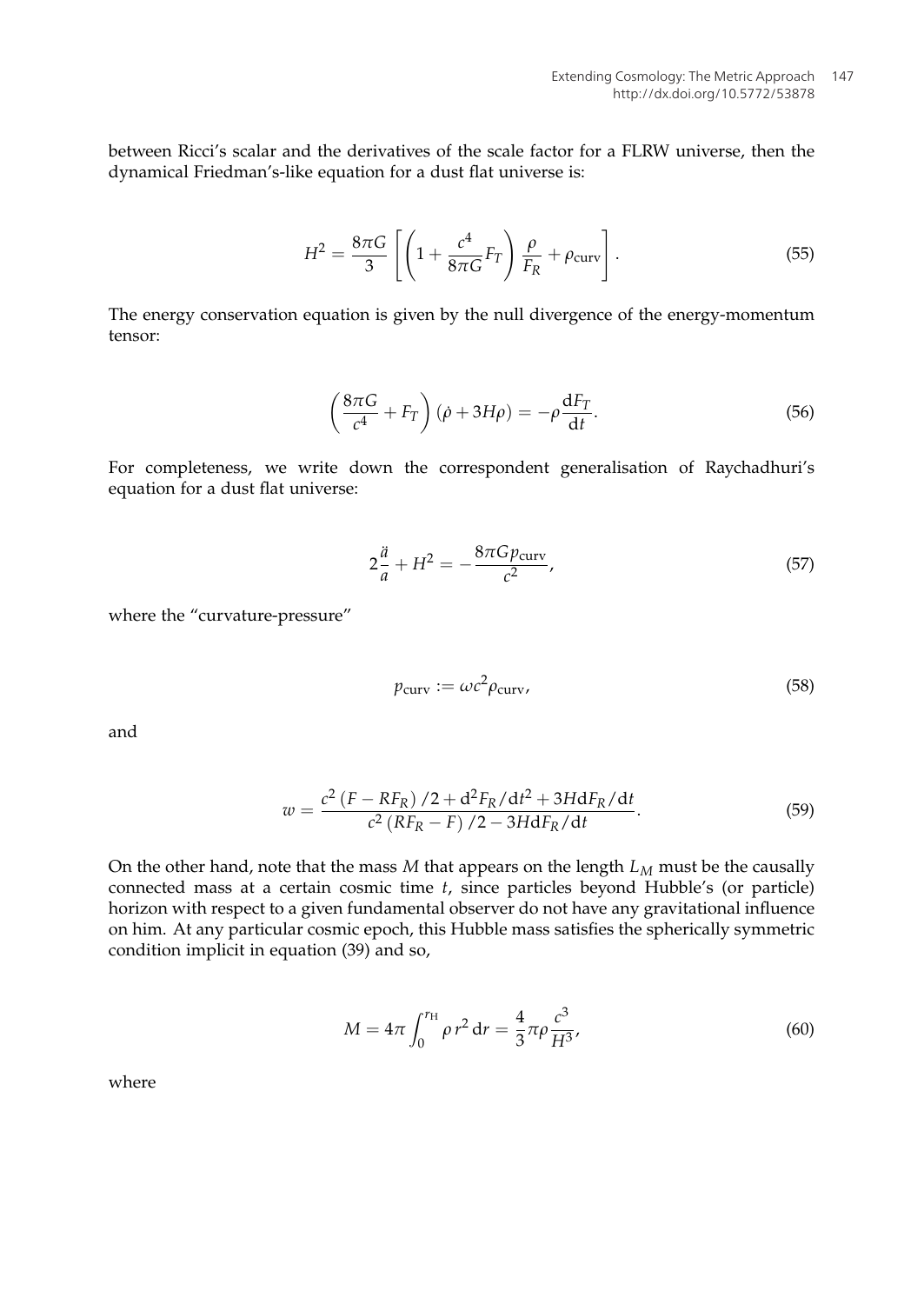$$
r_{\rm H} := \frac{c}{H(t)},\tag{61}
$$

is the Hubble radius or the distance of causal contact at a particular cosmic epoch [21]. In this respect the mass *M* is measured from the point of view of any given fundamental observer at a particular cosmic time *t* and so, it does not depend on which system of reference (or coordinates) is measured. As such, the mass *M* represents an invariant scalar quantity. From this last relation it follows that the length (31) is given by:

$$
L_M = \zeta \frac{\left(\frac{4}{3}\pi c^3 G\right)^{3/4}}{c \mathbf{a}_0^{1/4}} \frac{\rho^{3/4}}{H^{9/4}},\tag{62}
$$

and so, by using relation (21) and the standard power-law assumptions:

$$
a(t) = a(t_0) \left(\frac{t}{t_0}\right)^{\alpha}, \qquad \rho(t) = \rho_0 \left(\frac{a}{a(t_0)}\right)^{\beta}.
$$
 (63)

for the unknown constant powers *α* and *β*, it follows that:

$$
\frac{dF_R}{dt} = b(b-1)R^{b-1}L_M^{2(b-1)}H\left[\frac{j-q-2}{1-q} + \frac{3}{2}\left(\beta + \frac{3}{\alpha}\right)\right],
$$
\n(64)

$$
\frac{\mathrm{d}F_T}{\mathrm{d}t} = \frac{3}{2}(b-1)\frac{R^b L_M^{2b-2}}{\rho c^2},\tag{65}
$$

where

$$
q(t) := -\frac{1}{a} \frac{d^2 a}{dt^2} H^{-2}, \quad \text{and} \quad j := \frac{1}{a} \frac{d^3 a}{dt^3} H^{-3}, \tag{66}
$$

are the deceleration parameter and the jerk respectively. With these and the value of  $L_M$  from equation (62), the curvature density (53) is given by:

$$
\rho_{\text{curv}} = \frac{3H^2}{8\pi G}(b-1)\left[ (1-q) - \frac{j-q-2}{1-q} - \frac{3}{2}\left(\beta + \frac{3}{\alpha}\right) \right].
$$
 (67)

Substitution of the previous relations on Friedmann's equation (55) gives: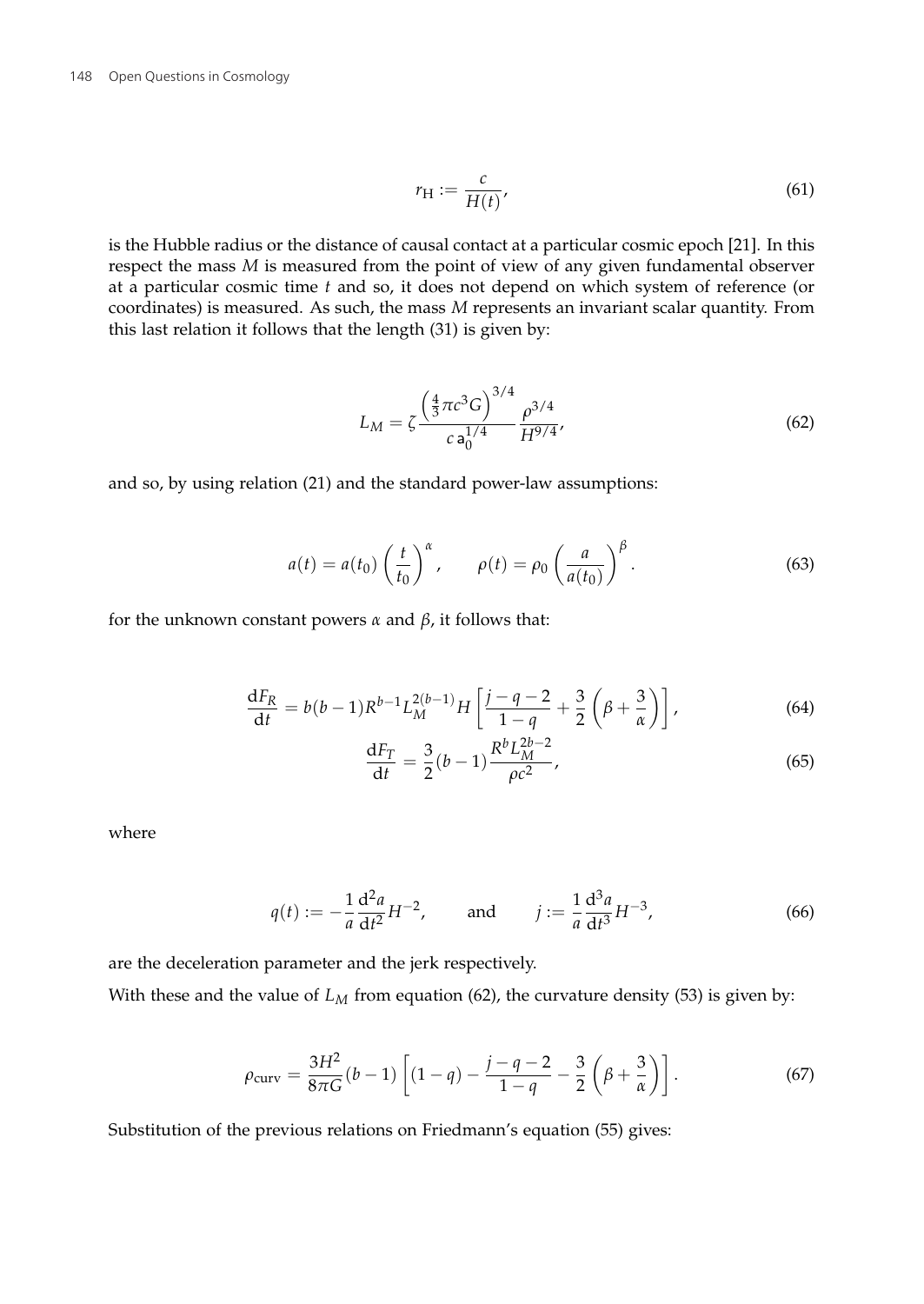$$
H^2 = \frac{8\pi G\rho}{3Z F_R},\tag{68}
$$

where

$$
Z := 1 + (b - 1) \left[ \frac{j - q - 2}{1 - q} - \frac{4(1 - q)}{b} + \frac{3}{2} \left( \beta + \frac{3}{\alpha} \right) \right].
$$
 (69)

is a dimensionless function.

An important result can be obtained evaluating equation (68) at the present epoch, yielding:

$$
\mathsf{a}_0 = \left[\frac{9}{4}\zeta^4 \left(1 - q_0\right)^2 \left(bZ_0\right)^{2/(b-1)} \left(\Omega_{\text{matt}}^{(0)}\right)^{(3b-5)/(b-1)}\right] c H_0,\tag{70}
$$

where the density parameter  $\Omega_{\rm matt}^{(0)}$  at the present epoch has been defined by it's usual relation:

$$
\Omega_{\text{matt}}^{(0)} := \frac{3H^2 \rho}{8\pi G}.
$$
\n(71)

In other words, the value of Milgrom's acceleration constant  $a_0$  at the current cosmic epoch is such that

$$
a_0 \approx c \times H_0. \tag{72}
$$

The numerical coincidence between the value of Milgrom's acceleration constant  $a_0$  and the multiplication of the speed of light  $c$  by the current value of Hubble's constant  $H_0$  has been noted since the early development of MOND [see e.g. 13, and references therein]. Note that equation (72) means that this coincidence relation occurs at approximately the present cosmic epoch in complete agreement with the results by Bernal, Capozziello, Cristofano & de Laurentis [4] where it is shown that  $a_0$  shows no cosmological evolution and hence it can be postulated as a fundamental constant of nature.

For the power law (21) and the assumptions made above, it follows that the energy conservation equation (56) is given by:

$$
(\dot{\rho} + 3H\rho) + \frac{c^2}{8\pi G} \left( A \frac{\dot{\rho}}{\rho} + B H \right) R^b L_M^{2(b-1)} = 0,
$$
 (73)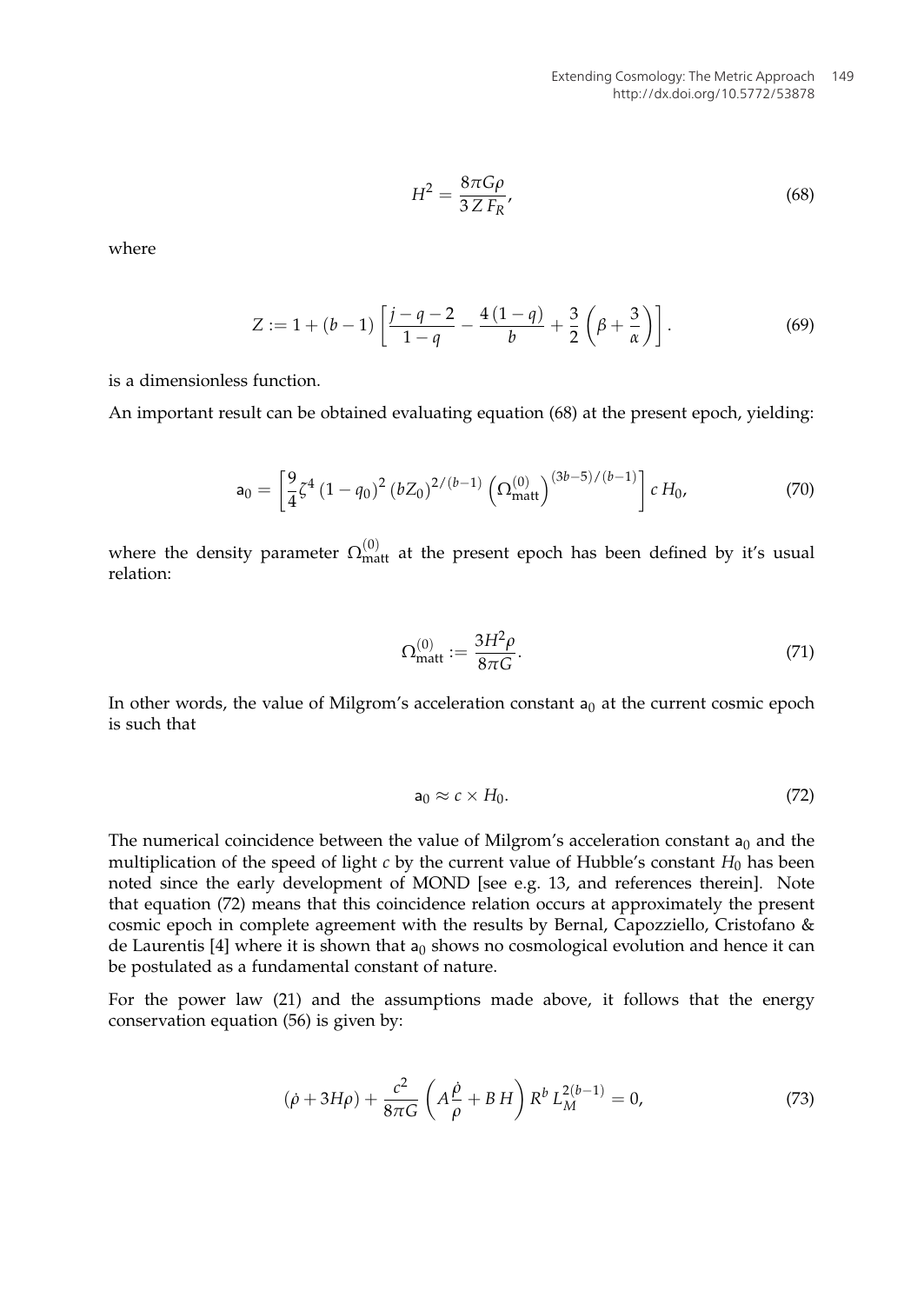where:

$$
A := \frac{9}{4} (b - 1)^2,
$$
  

$$
B := \frac{9}{2} \frac{b - 1}{b} + \frac{27}{4} \frac{(b - 1)^2}{\alpha} + \frac{3}{2} \frac{b (b - 1) (j - q - 2)}{1 - q}.
$$

Direct substitution of the density power law (63) into relation (73) gives a constraint equation between *α*, *β* and *b*:

$$
\beta = \frac{1}{\alpha} \left( \frac{9 - 5b}{3b - 5} \right). \tag{74}
$$

Let us now proceed to fix the so far unknown parameters of the theory  $\alpha$ ,  $\beta$  and  $b$ . To do so, we need reliable observational data and as such, we use the redshift-magnitude SNIa data obtained by Riess et al. [34] and the following well known standard cosmological relations [see e.g. 21]:

$$
1 + z = a(t_0) / a(t),
$$
 (75)

$$
\mu(z) = 5\log_{10}\left[H_0 d_L(z)\right] - 5\log_{10}h + 42.38,\tag{76}
$$

$$
d_{\rm L}(z) = (1+z) \int_0^z \frac{c}{H(z)} \, dz,
$$
\n(77)

for the cosmological redshift *z*, the distance modulus  $\mu$ , the luminosity distance  $d_L$ and where the normalised Hubble constant  $h$  at the present epoch is given by  $h :=$  $H_0$ / (100 km s<sup>-1</sup>/ Mpc). Also, from equation (63) it follows that

$$
H(a) = H_0 \left(\frac{a}{a(t_0)}\right)^{-1/\alpha} = H_0 (1+z)^{1/\alpha},\tag{78}
$$

and the substitution of this into equation (77) gives the distance modulus  $d_L$  as a function of the redshift *z*. This means that the redshift magnitude relation (76) is a function that depends on the values of the current Hubble constant *H*<sup>0</sup> and the value of *α*. Figure 3 shows the best fit to the redshift magnitude relation of SNIa observed by Riess et al. [34], yielding  $\alpha = 1.359 \pm 0.139$  and  $h = 0.64 \pm 0.009$ . The best fit presented on the figure was obtained using the Marquardt-Levenberg fit provided by gnuplot (http://www.gnuplot.info) for non-linear functions. These values do not provide the whole description of the problem, since *β* and *b* are still unknown. However, according to the constraint equation (74) only one of them is needed in order to know the other once *α* is known.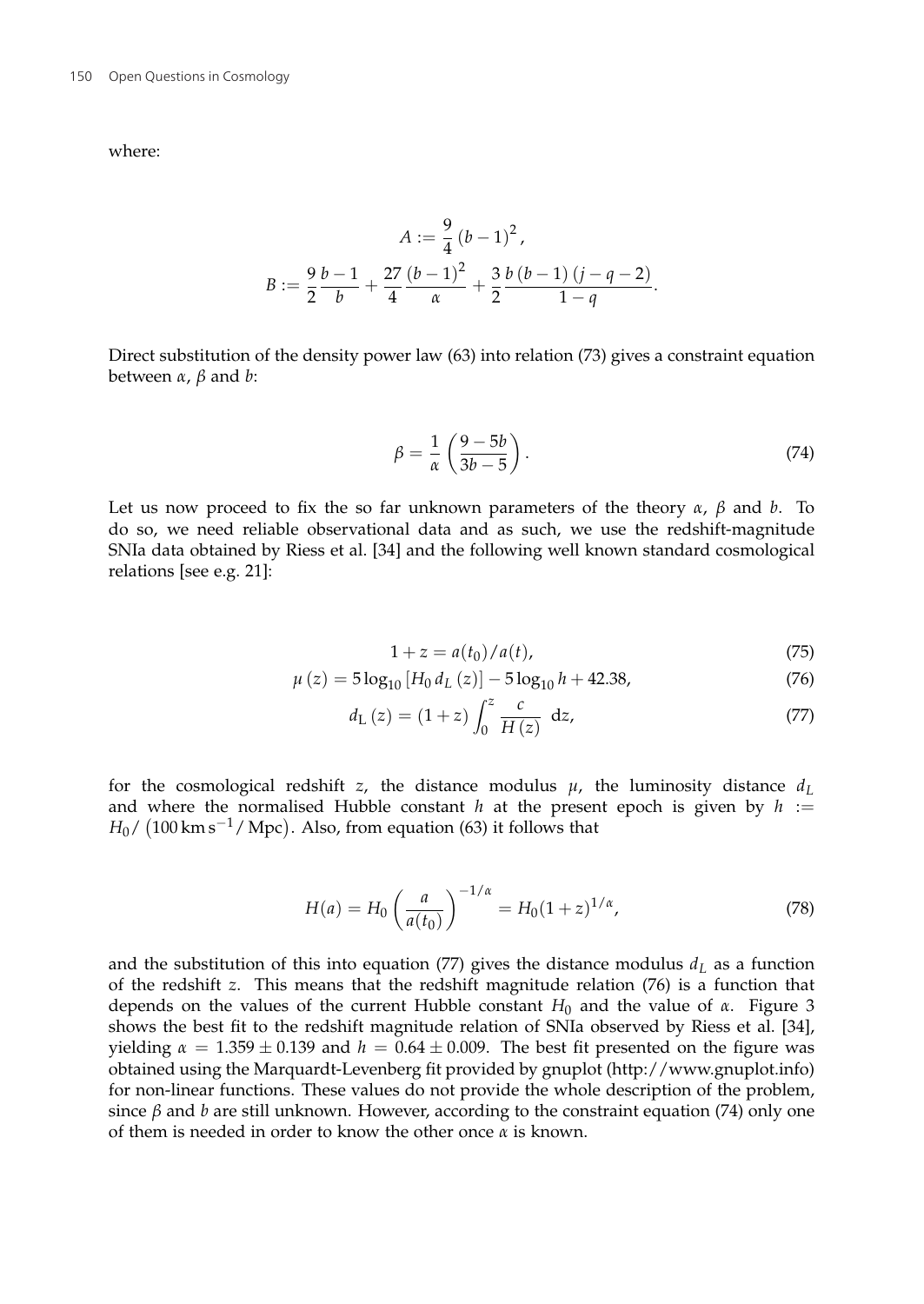

**Figure 3.** Redshift magnitude plot for SNIa showing the distance modulus *µ* as a function of the redshift *z* for SNIa as presented by Riess et al. [34]. The dotted red line shows the best fit to the data with the  $f(\chi)$  gravity theory applied to a flat dust FLRW universe (see text) with no dark components. The continuous blue line represents the best fit according to the standard concordance dust ΛCDM model.

The parameter  $\beta$  can be found from conservation of mass arguments, since the total mass of the universe  $M_{\text{tot}} = 4\pi \int_0^{R_{\text{max}}} \rho r^2 a^3 dr = \text{const.}$ , where the upper limit of the integral is the radius of the whole universe. Since  $a(t)$  and  $\rho(t)$  are time dependent functions, the only way the mass of the universe is conserved is by requiring  $a^3 \rho = \text{const.}$  and so,  $\beta = 3$ . This argument is exactly the one used in standard cosmology when dealing with a dust FLRW universe [see e.g. 21]. Using this value of  $\beta$  and the one already found for  $\alpha$ , it follows that  $b = 1.57 \pm 0.56$ , which is within the expected value of  $b = 3/2$  discussed in section 3.

For completeness, we write down a few of the cosmographycal parameters obtained by this  $f(x)$  gravity applied to the universe:

$$
h = 0.64 \pm 0.009, \quad q_0 = -0.2642 \pm 0.075,
$$

$$
j_0 = -0.1246 \pm 0.004.
$$
 (79)

#### **6. Discussion**

As explained by Carranza et al. [10], the obtained value  $b \approx 3/2$  is a completely expected result due to the following arguments. As explained in section 2, a gravitational system for which its characteristic size *r* is such that  $x := l_M/r \leq 1$  is in the MONDian gravity regime. For the case of the universe,  $x \sim a$  few and as such if not totally in the MONDian regime of gravity, then it is far away from the regime of Newtonian gravity. The relativistic version of this means that the universe is close to the regime for which  $f(\chi) = \chi^{3/2}$  and so  $b = 3/2$ . This is a very important result since seen in this way, the accelerated expansion of the universe is due to an extended gravity theory deviating from general relativity. It is quite interesting to note that the function  $f(\chi) = \chi^{3/2}$  which at its non-relativistic limit is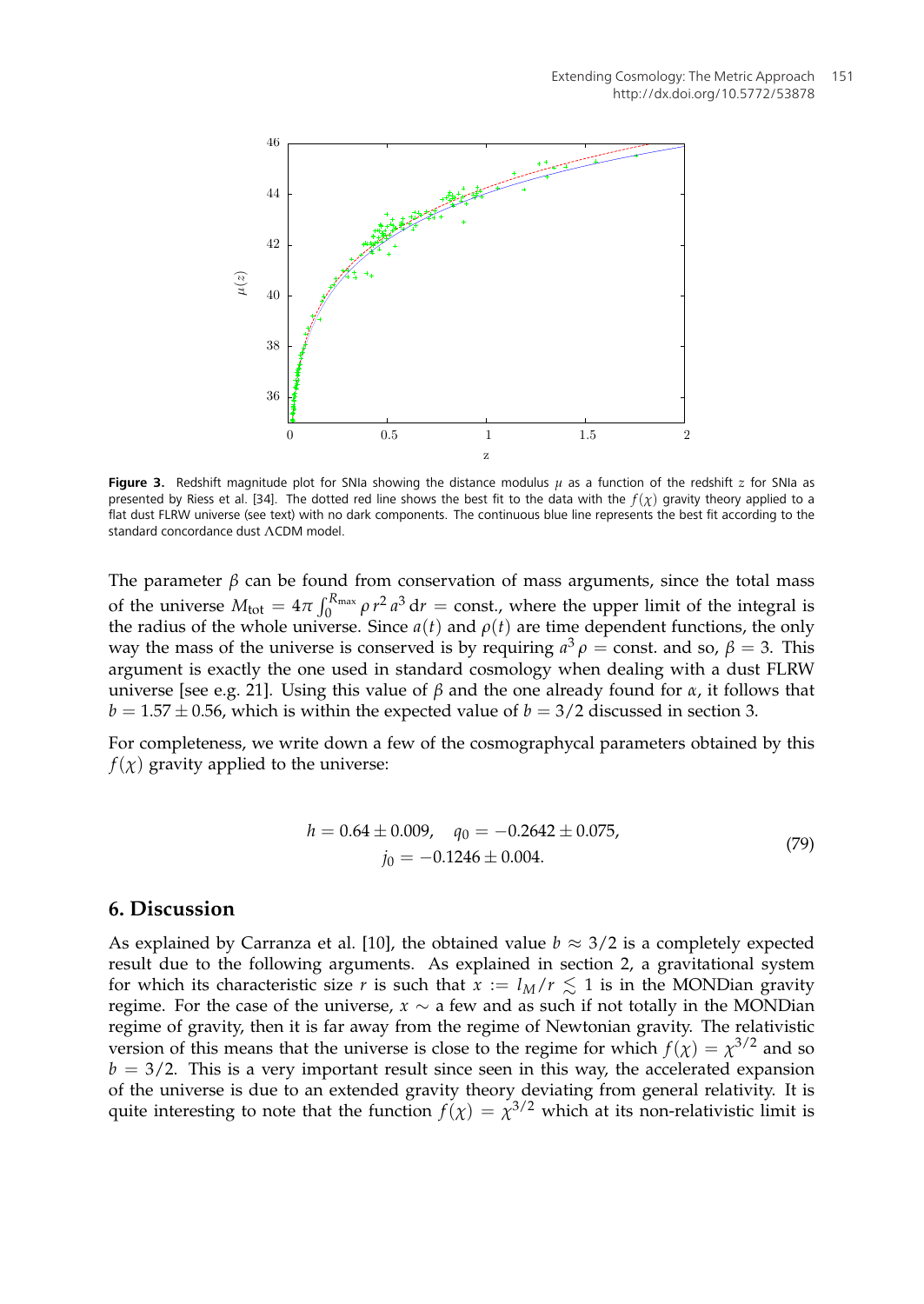capable of predicting the correct dynamical behaviour of many astrophysical phenomena, is also able to explain the behaviour of the current accelerated expansion of the universe.

Seen in this way, the behaviour of gravity towards the past (for sufficiently large redshifts *z*) will differ from  $f(\chi) = \chi^{3/2}$  and eventually converge to  $f(\chi) = \chi$ , i.e. the gravitational regime of gravity is general relativity for sufficiently large redshifts. A very detailed investigation into this needs to be done at different levels in order to be coherent many different cosmological observations [see e.g. 20]. This in turn can serve to calibrate the index *p* of the transfer function  $f(\chi)$  as presented in equation (37), which has a very soft transition when  $p = -1$ , i.e.,

$$
f(\chi) = \frac{\chi^{3/2}}{1 + \chi^{3/2}},
$$
\n(80)

and also has a very sharp transition when  $p \to \infty$ , with the step function:

$$
f(\chi) = \begin{cases} \chi^{3/2}, & \text{for } 0 \le \chi \le 1, \\ \chi, & \text{for } \chi \ge 1. \end{cases}
$$
 (81)

In this respect, perhaps something close to a sharp transition (81) will be observed since, as mentioned in section 2, at the non-relativistic level different astrophysical observations show a sharp transition from the Newtonian to the MONDian regimes. This sort of decision has to be taken with care and such a full description requires to analyse in full detail the whole Friedmann-like equations:

$$
\left(\frac{8\pi G}{c^4} + F_T\right) \left(\dot{\rho} + 3H\rho + \frac{3Hp}{c^2}\right) =
$$
\n
$$
-\rho \frac{dF_T}{dt} + \frac{1}{c^2} \left(p \frac{dF_T}{dt} + F_T \frac{dp}{dt}\right),
$$
\n(82)

$$
H^{2} = \frac{8\pi G}{3} \left[ \left( 1 + \frac{c^{4}F_{T}}{8\pi G} \right) \frac{\rho}{F_{R}} + \rho_{\text{curv}} \right] - \frac{\kappa c^{2}}{a^{2}},
$$
\n(83)

$$
2\frac{\ddot{a}}{a} + H^2 + \frac{\kappa c^2}{a^2} = -\frac{8\pi G p}{c^2 F_R} - \frac{2p c^2 F_T}{F_R} - \frac{8\pi G p_{\text{curv}}}{c^2}.
$$
 (84)

These equations are directly obtained from taking the null covariant divergence of the energy momentum tensor, the 00 component of the field equations (49) and the density *ρ* contains all species of matter and/or radiation. The curvature density  $\rho_{\text{curv}}$  and the curvature pressure  $p_{\text{curv}}$  are related to one another by relation (58) with  $\omega$  given by equation (59).

It is quite remarkable that a metric extended theory of gravity is able to reproduce phenomena from mass and length scales associated to the solar system up to cosmological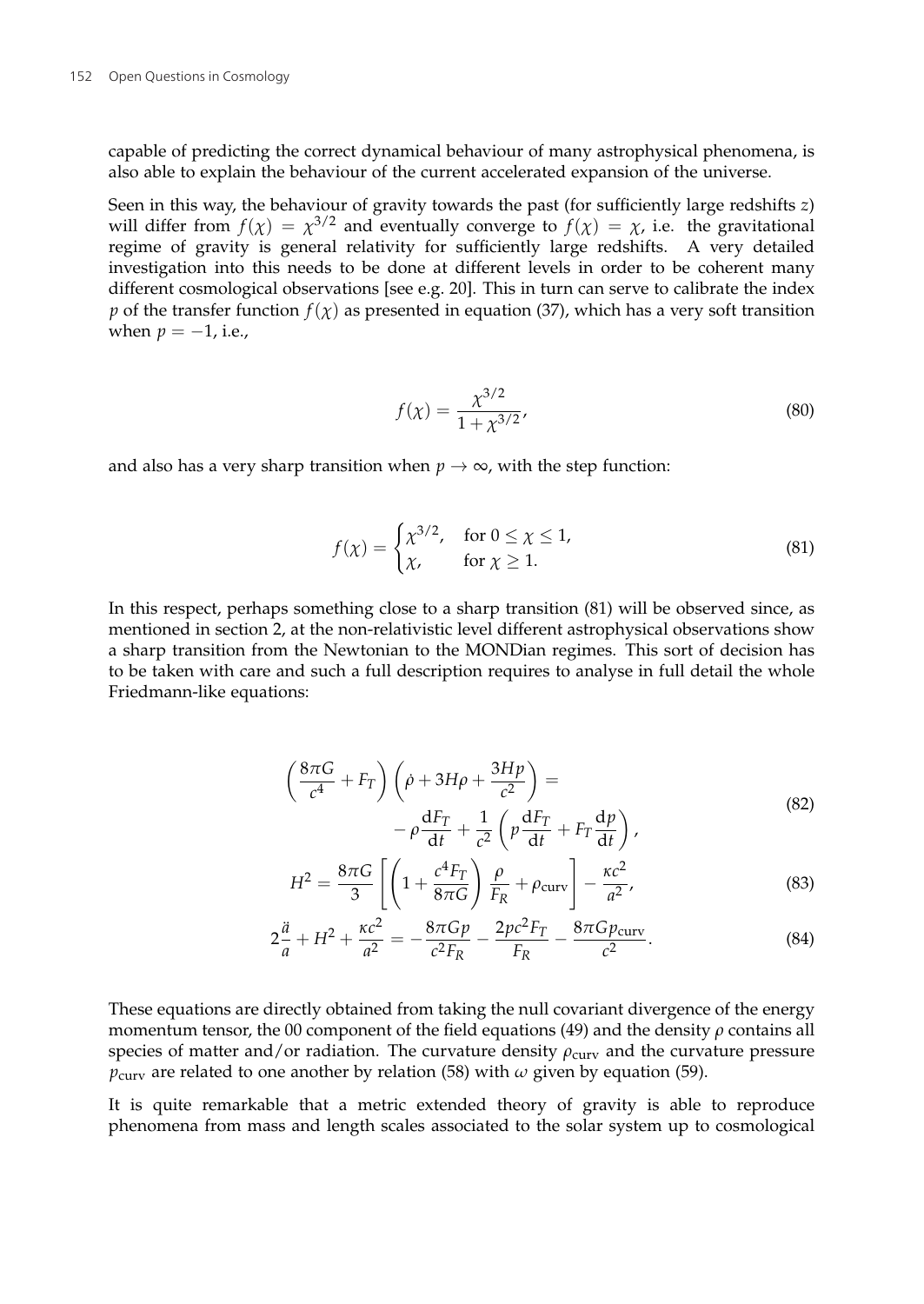scales. There are many more astrophysical challenges that this theory needs to address, in particular with respect to lensing at different scales and the dynamics associated to galaxy clusters. These will be addressed elsewhere.

# **Acknowledgements**

This work was supported by a DGAPA-UNAM grant (PAPIIT IN116210-3) and CONACyT 26344. The author acknowledges fruitful discussions at different stages with Tula Bernal, Diego Carranza, Salvatore Capozziello, Rituparno Goswami, Xavier Hernandez, Juan Carlos Hidalgo and Luis Torres.

# **Author details**

### Sergio Mendoza

Instituto de Astronomia, Universidad Nacional Autónoma de Mexico, Ciudad Universitaria, Distrito Federal CP 04510, Mexico

# **References**

- [1] Bekenstein, J. [2006a]. The modified Newtonian dynamics MOND and its implications for new physics, *Contemporary Physics* 47: 387–403.
- [2] Bekenstein, J. [2006b]. The modified Newtonian dynamics MOND and its implications for new physics, *Contemporary Physics* 47: 387–403.
- [3] Bekenstein, J. D. [2004]. Relativistic gravitation theory for the modified Newtonian dynamics paradigm, *Physical Review D* 70(8): 083509.
- [4] Bernal, T., Capozziello, S., Cristofano, G. & de Laurentis, M. [2011]. Mond's Acceleration Scale as a Fundamental Quantity, *Modern Physics Letters A* 26: 2677–2687.
- [5] Bernal, T., Capozziello, S., Hidalgo, J. C. & Mendoza, S. [2011]. Recovering MOND from extended metric theories of gravity, *European Physical Journal C* 71: 1794.
- [6] Blanchet, L. & Marsat, S. [2012]. Relativistic MOND theory based on the Khronon scalar field, *ArXiv e-prints* .
- [7] Capozziello, S., de Laurentis, M. & Faraoni, V. [2010]. A Bird's Eye View of f(R)-Gravity, *The Open Astronomy Journal* 3: 49–72.
- [8] Capozziello, S. & Fang, L. Z. [2002]. Curvature Quintessence, *International Journal of Modern Physics D* 11: 483–491.
- [9] Capozziello, S. & Faraoni, V. [2010]. *Beyond Einstein Gravity: A Survey of Gravitational Theories for Cosmology and Astrophysics*, Fundamental Theories of Physics, Springer.
- [10] Carranza, D. A., Mendoza, S. & Torres, L. A. [2012]. A cosmological dust model with extended  $f(\chi)$  gravity,  $ArXiv$  *e-prints* .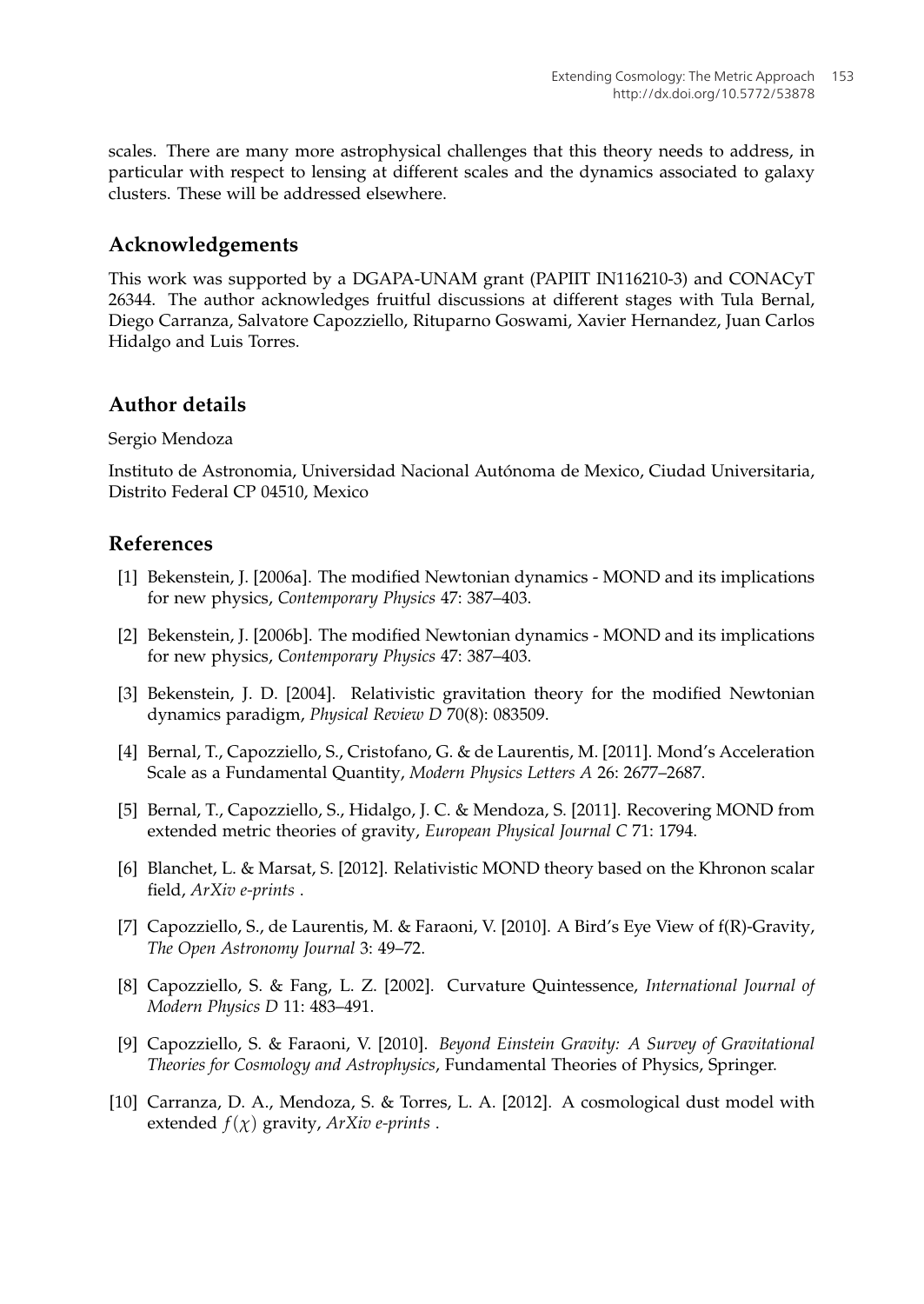- [11] Dalarsson, M. & Dalarsson, N. [2005]. *Tensor calculus, relativity, and cosmology : a first course*.
- [12] Exirifard, Q. [2011]. Lunar system constraints on the modified theories of gravity, *ArXiv e-prints* .
- [13] Famaey, B. & McGaugh, S. [2011]. Modified Newtonian Dynamics (MOND): Observational Phenomenology and Relativistic Extensions, *ArXiv e-prints* .
- [14] Harko, T., Lobo, F. S. N., Nojiri, S. & Odintsov, S. D. [2011]. f(R,T) gravity, *Physical Review D* 84(2): 024020.
- [15] Hernandez, X. & Jiménez, M. A. [2012]. The Outskirts of Globular Clusters as Modified Gravity Probes, *Astrophysical Journal* 750: 9.
- [16] Hernandez, X., Jimenez, M. A. & Allen, C. [2012a]. Flattened velocity dispersion profiles in Globular Clusters: Newtonian tides or modified gravity?, *ArXiv e-prints* .
- [17] Hernandez, X., Jiménez, M. A. & Allen, C. [2012b]. Wide binaries as a critical test of classical gravity, *European Physical Journal C* 72: 1884.
- [18] Hernandez, X., Mendoza, S., Suarez, T. & Bernal, T. [2010]. Understanding local dwarf spheroidals and their scaling relations under MOdified Newtonian Dynamics, *Astronomy and Astrophysics* 514: A101.
- [19] Landau, L. & Lifshitz, E. [1975]. *The classical theory of fields*, Course of theoretical physics, Butterworth Heinemann.
- [20] Longair, M. [2011]. The Frontiers of Observational Cosmology and the Confrontation with Theory, *Journal of Physics Conference Series* 314(1): 012011.
- [21] Longair, M. S. [2008]. *Galaxy Formation*.
- [22] Mendoza, S., Bernal, T., Hernandez, X., Hidalgo, J. C. & Torres, L. A. [2012]. Gravitational lensing with  $f(\chi) = \chi^{3/2}$  gravity in accordance with astrophysical observations, *ArXiv e-prints* .
- [23] Mendoza, S., Hernandez, X., Hidalgo, J. C. & Bernal, T. [2011]. A natural approach to extended Newtonian gravity: tests and predictions across astrophysical scales, *MNRAS* 411: 226–234.
- [24] Mendoza, S. & Rosas-Guevara, Y. M. [2007]. Gravitational waves and lensing of the metric theory proposed by Sobouti, *Astronomy and Astrophysics* 472: 367–371.
- [25] Meyer, H., Lohrmann, E., Schubert, S., Bartel, W., Glazov, A., Loehr, B., Niebuhr, C., Wuensch, E., Joensson, L. & Kempf, G. [2011]. Test of the Law of Gravitation at small Accelerations, *ArXiv e-prints* .
- [26] Milgrom, M. [1983]. A modification of the Newtonian dynamics Implications for galaxies, *Astrophysical Journal* 270: 371–389.